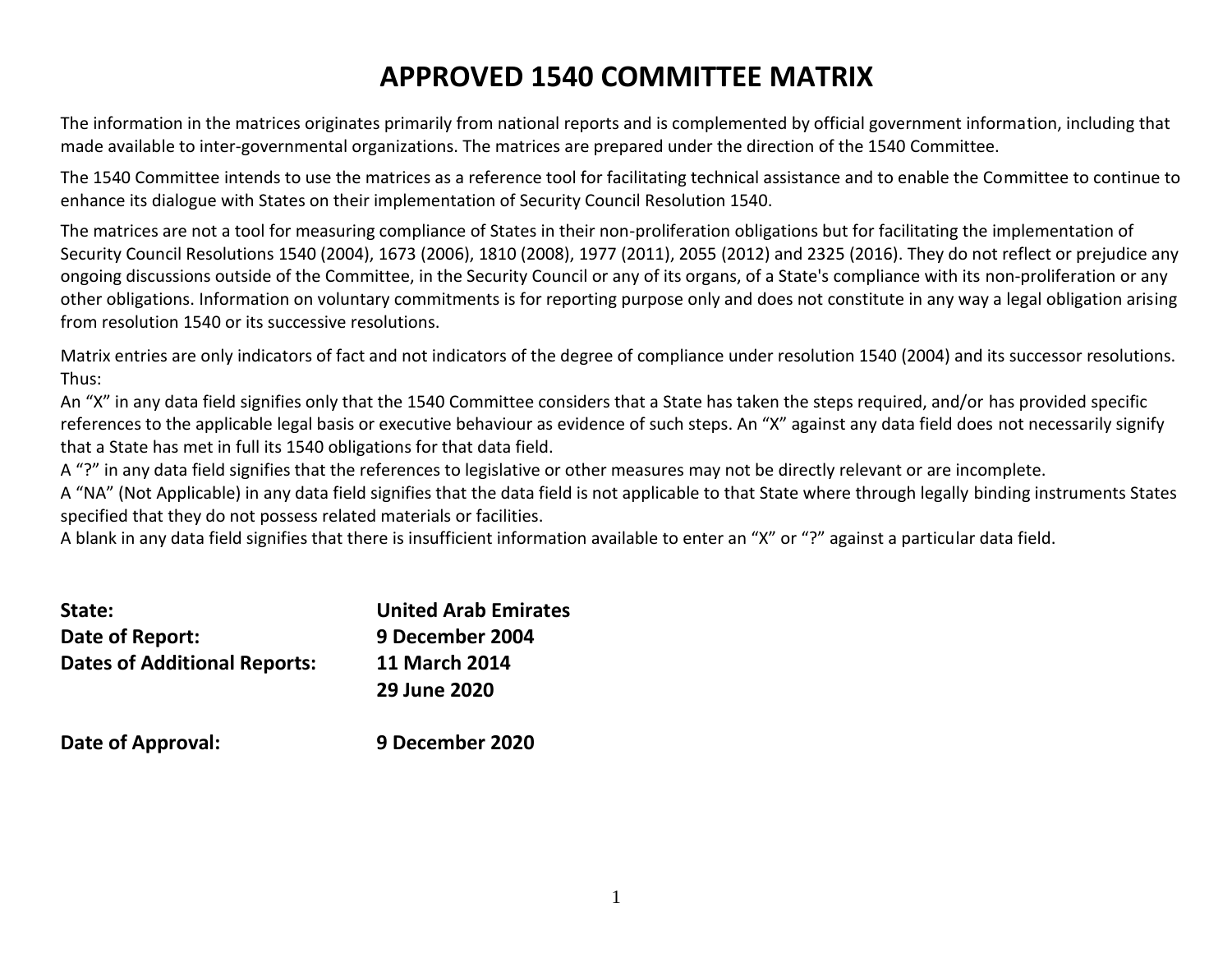## **I. OP 1 and related matters from OP 5, OP 8 (a), (b), (c) and OP10**

|                | <b>Adherence to legally binding</b><br>instruments, membership of<br>organisations, participation<br>in arrangements and<br>statements made. | Relevant information (i.e., signing, deposit of instrument of accession, ratification, etc.) |  |  |  |  |  |  |  |  |  |
|----------------|----------------------------------------------------------------------------------------------------------------------------------------------|----------------------------------------------------------------------------------------------|--|--|--|--|--|--|--|--|--|
| 1              | Nuclear Non-<br><b>Proliferation Treaty</b><br>(NPT)                                                                                         | Deposit 26 September 1995                                                                    |  |  |  |  |  |  |  |  |  |
| $\overline{2}$ | <b>Nuclear Weapons Free</b><br>Zone/ Protocol(s)                                                                                             |                                                                                              |  |  |  |  |  |  |  |  |  |
| 3              | International<br>Convention for the<br>Suppression of Acts of<br>Nuclear Terrorism                                                           | Deposit 10 January 2008                                                                      |  |  |  |  |  |  |  |  |  |
| 4              | Convention on Physical<br><b>Protection of Nuclear</b><br>Material (CPPNM)                                                                   | Deposit 16 October 2003                                                                      |  |  |  |  |  |  |  |  |  |
| 5              | 2005 Amendment to the<br><b>CPPNM</b>                                                                                                        | Deposit 31 July 2009                                                                         |  |  |  |  |  |  |  |  |  |
| 6              | Comprehensive Nuclear-<br>Test-Ban Treaty (CTBT)<br>(not in force)                                                                           | Deposit 18 September 2000                                                                    |  |  |  |  |  |  |  |  |  |
| 7              | <b>Chemical Weapons</b><br>Convention (CWC)                                                                                                  | Deposit 28 November 2000                                                                     |  |  |  |  |  |  |  |  |  |
| 8              | <b>Biological Weapons</b><br>Convention (BWC)                                                                                                | Deposit 19 June 2008                                                                         |  |  |  |  |  |  |  |  |  |
| 9              | Geneva Protocol of 1925                                                                                                                      |                                                                                              |  |  |  |  |  |  |  |  |  |
| 10             | 1997 International<br>Convention for the<br>Suppression of Terrorist<br>Bombings                                                             | Deposit 23 September 2005                                                                    |  |  |  |  |  |  |  |  |  |
| 11             | 1999 International<br>Convention for the                                                                                                     | Deposit 23 September 2005                                                                    |  |  |  |  |  |  |  |  |  |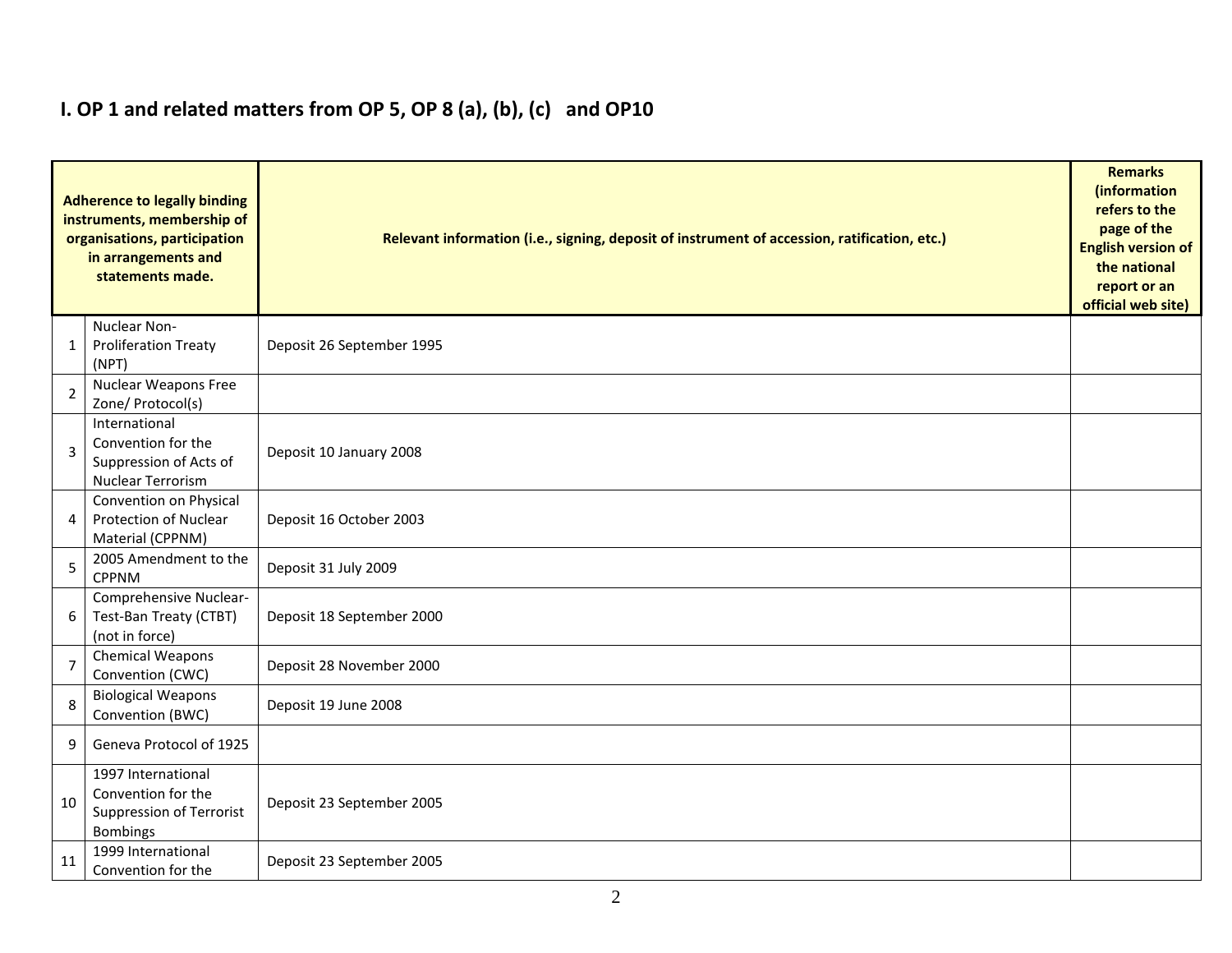|    | Suppression of the<br>Financing of Terrorism                                                                                                             |                                                                                                                                                                                                                                                                                                                                                                                                                                                                                            |  |
|----|----------------------------------------------------------------------------------------------------------------------------------------------------------|--------------------------------------------------------------------------------------------------------------------------------------------------------------------------------------------------------------------------------------------------------------------------------------------------------------------------------------------------------------------------------------------------------------------------------------------------------------------------------------------|--|
| 12 | 2005 Protocol to the<br>Convention for the<br>suppression of unlawful<br>acts against the safety of<br>maritime navigation                               |                                                                                                                                                                                                                                                                                                                                                                                                                                                                                            |  |
| 13 | 2005 Protocol to the<br>Protocol for the<br>suppression of unlawful<br>acts against the safety of<br>fixed platforms located<br>on the continental shelf |                                                                                                                                                                                                                                                                                                                                                                                                                                                                                            |  |
| 14 | 2010 Convention on the<br>Suppression of Unlawful<br>Acts Relating to<br><b>International Civil</b><br>Aviation                                          |                                                                                                                                                                                                                                                                                                                                                                                                                                                                                            |  |
| 15 | Other relevant regional<br>legally binding<br>instruments                                                                                                |                                                                                                                                                                                                                                                                                                                                                                                                                                                                                            |  |
| 16 | <b>International Atomic</b><br>Energy Agency (IAEA)                                                                                                      | <b>Since 1976</b>                                                                                                                                                                                                                                                                                                                                                                                                                                                                          |  |
| 17 | Directly relevant<br>Arrangements                                                                                                                        | Proliferation Security Initiative (PSI)<br>Global Initiative to Combat Nuclear Terrorism (GICNT)                                                                                                                                                                                                                                                                                                                                                                                           |  |
| 18 | Statement on non-<br>provision of WMD and<br>related materials to<br>non-State actors                                                                    |                                                                                                                                                                                                                                                                                                                                                                                                                                                                                            |  |
| 19 | Membership in relevant<br>international, regional<br>or sub-regional<br>organisations                                                                    | Middle East and North Africa Financial Action Task Force (MENAFATF)<br>World Customs Organization and its Framework of Standards to Secure and Facilitate Global Trade (SAFE) Programme<br>League of Arab States (LAS)<br><b>Gulf Cooperation Council (GCC)</b><br><b>INTERPOL</b><br>World Health Organization (WHO)<br>World Organisation for Animal Health (OIE)<br>International Maritime Organization (IMO)<br><b>Egmont Group</b><br>International Monetary Fund (IMF)<br>World Bank |  |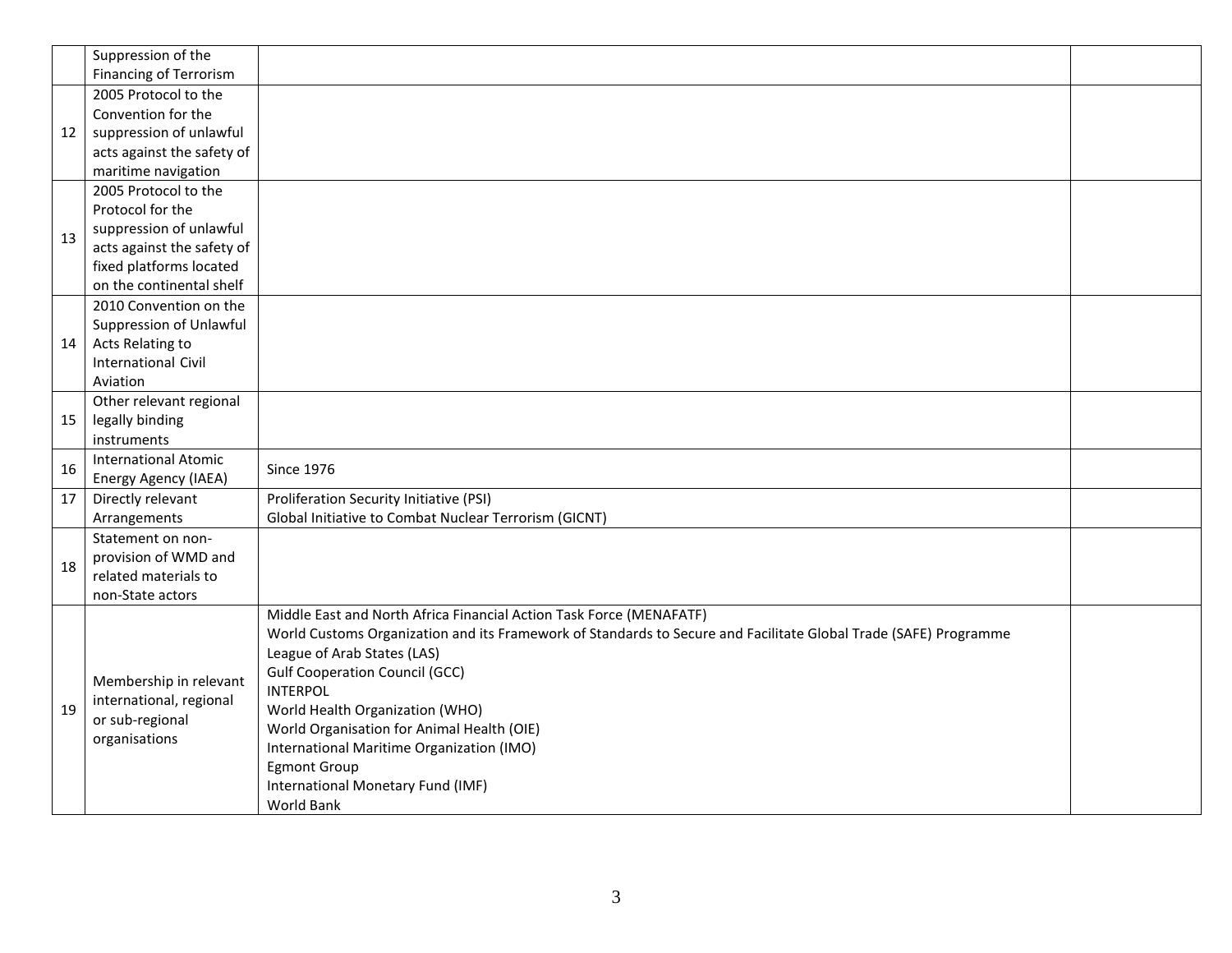### **II. OP 2 - Nuclear Weapons (NW), Chemical Weapons (CW) and Biological Weapons (BW)**

|                | <b>National legislation which</b><br>prohibits persons or entities |        |                                           |                   | <b>National legal framework</b>                                                                                                                                                                                                                                                                                                                                                                                                                                                                                                              |                                |                                           |                   | <b>Enforcement and civil/criminal penalties</b>                                                                                                                                                                                                                                                                                   |                |
|----------------|--------------------------------------------------------------------|--------|-------------------------------------------|-------------------|----------------------------------------------------------------------------------------------------------------------------------------------------------------------------------------------------------------------------------------------------------------------------------------------------------------------------------------------------------------------------------------------------------------------------------------------------------------------------------------------------------------------------------------------|--------------------------------|-------------------------------------------|-------------------|-----------------------------------------------------------------------------------------------------------------------------------------------------------------------------------------------------------------------------------------------------------------------------------------------------------------------------------|----------------|
|                | to engage in one of the                                            |        | $X$ /?                                    |                   | Source document of national implementation                                                                                                                                                                                                                                                                                                                                                                                                                                                                                                   | $X$ /?                         |                                           |                   |                                                                                                                                                                                                                                                                                                                                   | <b>Remarks</b> |
|                | following activities and its<br>enforcement                        | N<br>W | $\mathbf{C}$<br>$\boldsymbol{\mathsf{W}}$ | $\mathbf{B}$<br>W | law                                                                                                                                                                                                                                                                                                                                                                                                                                                                                                                                          | N<br>$\boldsymbol{\mathsf{W}}$ | $\mathbf{C}$<br>$\boldsymbol{\mathsf{W}}$ | $\mathbf{B}$<br>W | <b>Source document</b>                                                                                                                                                                                                                                                                                                            |                |
| 1              | manufacture                                                        | X      | X                                         | $\boldsymbol{X}$  | NW/CW/BW:<br>Federal Law No. (7) of 2014, On Combating<br>Terrorism Offences, Article 7<br>NW:<br>Federal Law by Decree No 6 of 2009<br>Concerning the Peaceful Uses of Nuclear<br>Energy, Articles 2, 4(2), 5, 23 and 39 (1)a<br>Regulation for the System of Accounting for<br>and Control of Nuclear Material and<br>Application of the Additional Protocol (FANR-<br><b>REG-10)</b><br>CW:<br>Federal Law 12 (2009) on Chemical Weapons<br>Amending provision of Law 40 (2006), Articles<br>7 and 8(2)                                   | $\pmb{\mathsf{X}}$             | X                                         | $\mathsf{X}$      | NW/CW/BW:<br>Federal Law No. (7) of 2014, On Combating<br>Terrorism Offences, Article 7<br>NW:<br>Federal Law by Decree No 6 of 2009<br>Concerning the Peaceful Uses of Nuclear<br>Energy, Articles 62 and 63<br>CW:<br>Federal Law 12 (2009) on Chemical Weapons<br>Amending provision of Law 40 (2006), Articles<br>3, 6 and 13 |                |
| $\overline{2}$ | acquire                                                            | X      | X                                         | $\boldsymbol{X}$  | NW/CW/BW:<br>Federal Law No. (7) of 2014, On Combating<br>Terrorism Offences, Article 7<br>NW:<br>Federal Law by Decree No 6 of 2009<br>Concerning the Peaceful Uses of Nuclear<br>Energy, Articles 2, 4(2), 5, 23 and 39(1)a. (The<br>Federal Law in its Articles 2 and 4 provides that<br>the nuclear sector shall be developed and<br>regulated towards peaceful purposes only. This<br>results de facto in a prohibition of all regulated<br>activities for non-peaceful purposes. This<br>would include the manufacturing, acquisition, | Χ                              | $\mathsf{X}$                              | $\mathsf{X}$      | NW/CW/BW:<br>Federal Law No. (7) of 2014, On Combating<br>Terrorism Offences, Article 7<br>NW:<br>Federal Law No 6 of 2009 Concerning Peaceful<br>Uses of Nuclear Energy, Articles 62 and 63<br>(receipt)(nuclear material)                                                                                                       |                |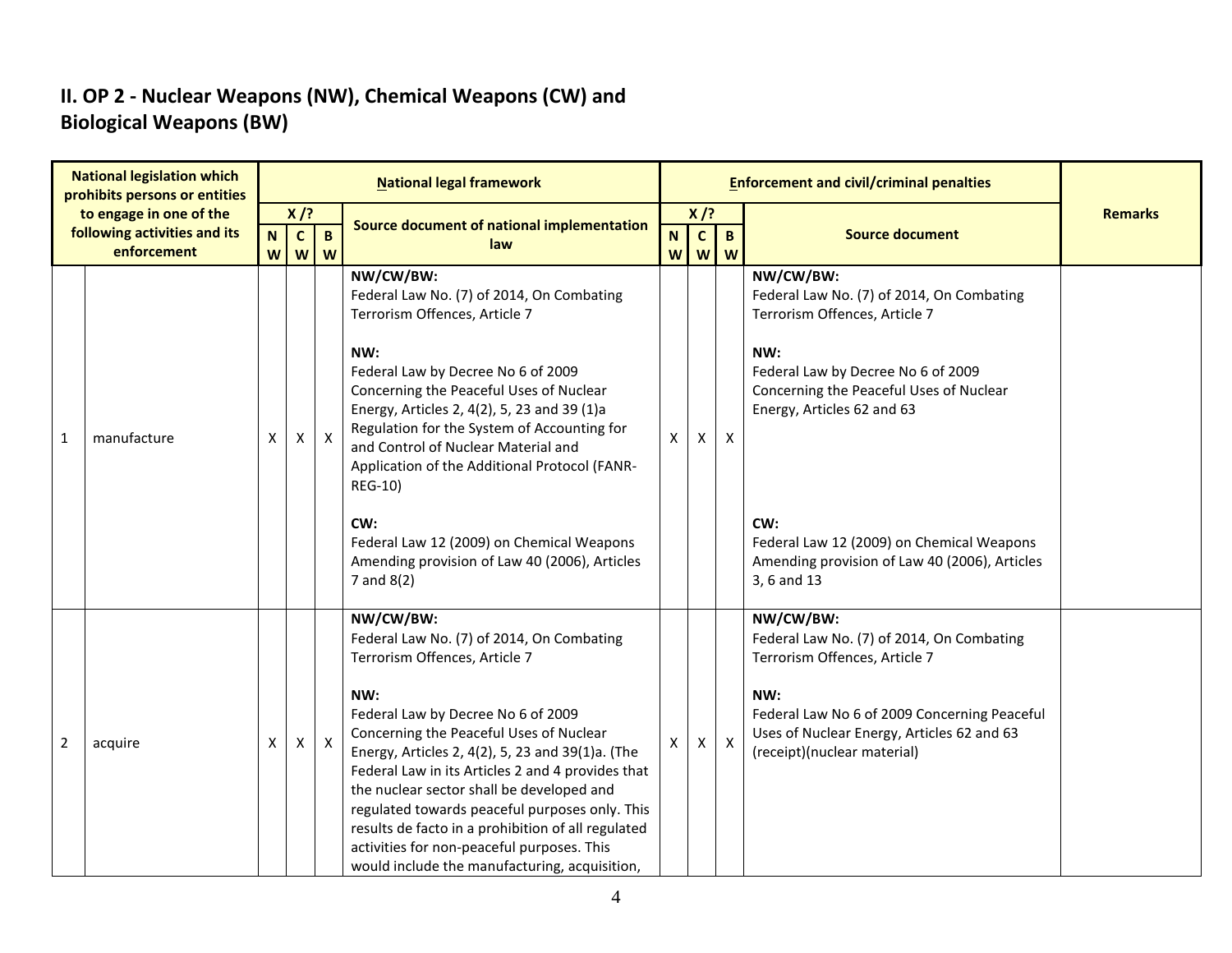|   |         |   |    |              | possession, development, use, transport or<br>transfer of nuclear weapons. In addition,<br>Article 25 of the Law subjects all regulated<br>activities (which would include the possession,<br>use, manufacture or handling of regulated<br>material, including radioactive material) to a<br>Licence to be issued by the nuclear regulator)<br>Regulation for the System of Accounting for<br>and Control of Nuclear Material and<br>Application of the Additional Protocol (FANR-<br><b>REG-10)</b> |   |              |              |                                                                                                                                                                                                                                                         |  |
|---|---------|---|----|--------------|------------------------------------------------------------------------------------------------------------------------------------------------------------------------------------------------------------------------------------------------------------------------------------------------------------------------------------------------------------------------------------------------------------------------------------------------------------------------------------------------------|---|--------------|--------------|---------------------------------------------------------------------------------------------------------------------------------------------------------------------------------------------------------------------------------------------------------|--|
|   |         |   |    |              | CW:<br>Federal Law 12 (2009) on Chemical Weapons<br>Amending provision of Law 40 (2006), Article 7                                                                                                                                                                                                                                                                                                                                                                                                   |   |              |              | CW:<br>Federal Law 12 (2009) on Chemical Weapons<br>Amending provision of Law 40 (2006), Articles<br>3, 6 and 13                                                                                                                                        |  |
| 3 | possess | X | X. | $\mathsf{X}$ | NW/CW/BW:<br>Federal Law No. (7) of 2014, On Combating<br>Terrorism Offences, Article 7<br>NW:<br>Federal Law by Decree No 6 of 2009<br>Concerning the Peaceful Uses of Nuclear<br>Energy, Articles 2, 4(2), 5, 23 and 39 (1)a.<br>Regulation for the System of Accounting for<br>and Control of Nuclear Material and<br>Application of the Additional Protocol (FANR-<br><b>REG-10)</b><br>CW:                                                                                                      | X | $\mathsf{X}$ | $\mathsf{X}$ | NW/CW/BW:<br>Federal Law No. (7) of 2014, On Combating<br>Terrorism Offences, Article 7<br>NW:<br>Federal Law by Decree No 6 of 2009<br>Concerning the Peaceful Uses of Nuclear<br>Energy, Articles 62 and 63 (possession)<br>(nuclear material)<br>CW: |  |
|   |         |   |    |              | Federal Law 12 (2009) on Chemical Weapons<br>Amending provision of Law 40 (2006), Article 7                                                                                                                                                                                                                                                                                                                                                                                                          |   |              |              | Federal Law 12 (2009) on Chemical Weapons<br>Amending provision of Law 40 (2006), Articles<br>3, 6 and 13                                                                                                                                               |  |
| 4 | develop | X | X  | $\mathsf{X}$ | NW/CW/BW:<br>Federal Law No. (7) of 2014, On Combating<br>Terrorism Offences, Article 7 ("prepares")<br>NW:<br>Federal Law by Decree No 6 of 2009<br>Concerning the Peaceful Uses of Nuclear<br>Energy, Articles 2, 4(2), 5, 23 and 39 (1)a                                                                                                                                                                                                                                                          | Χ | X            | $\mathsf{X}$ | NW/CW/BW:<br>Federal Law No. (7) of 2014, On Combating<br>Terrorism Offences, Article 7 ("prepares")<br>NW:<br>Federal Law 6 of 2009 Concerning Peaceful<br>Uses of Nuclear Energy, Articles 62 and 63<br>(alter) (nuclear material)                    |  |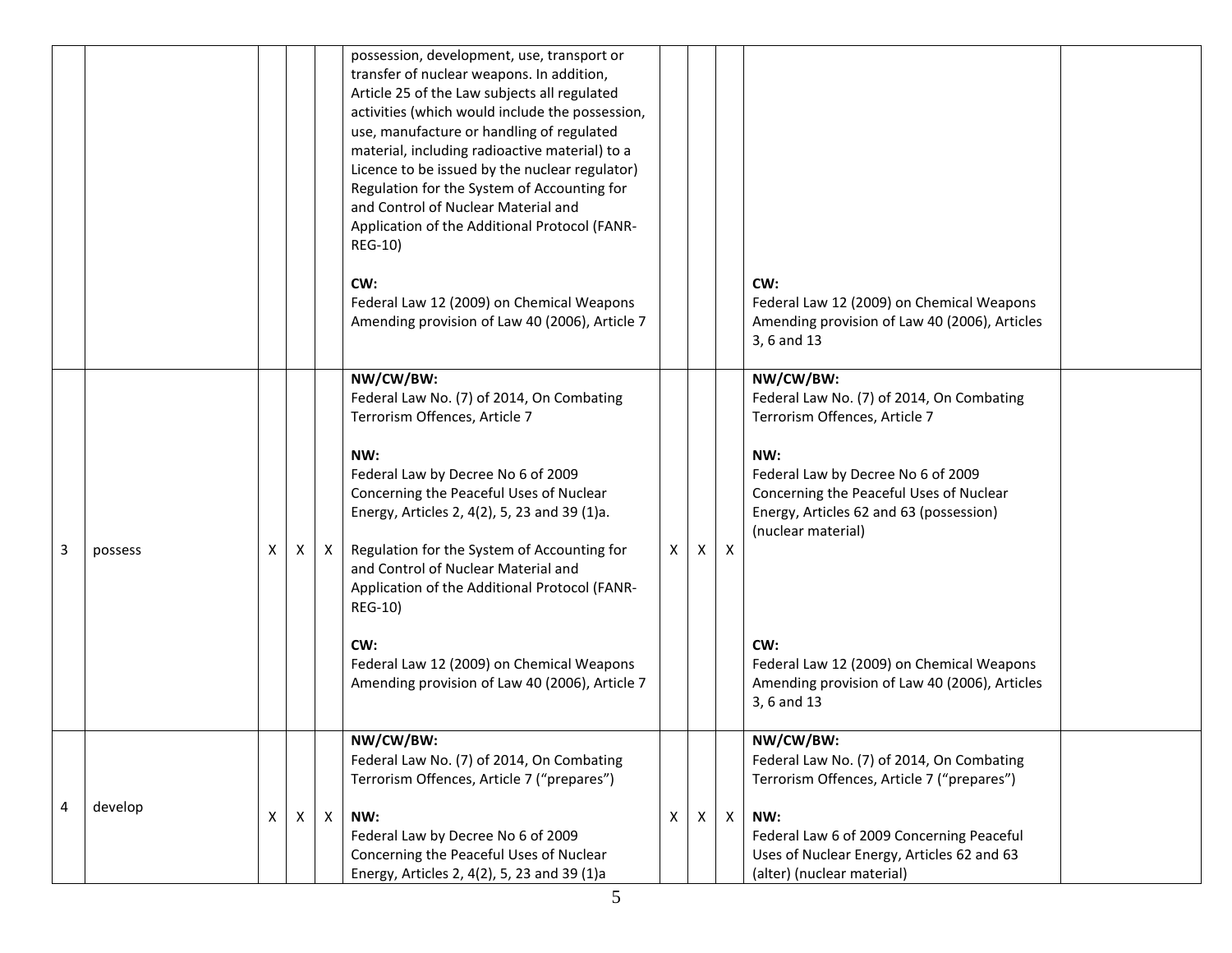|   |           |   |   |              | Regulation for the System of Accounting for<br>and Control of Nuclear Material and<br>Application of the Additional Protocol (FANR-<br>REG-10) Article 4<br>CW:<br>Federal Law 12 (2009) on Chemical Weapons<br>Amending provision of Law 40 (2006), Article 7<br>and 8(1) (State interprets range of prohibitions<br>to encompass "develop")                                                                                                                                                           |   |          |    | CW:<br>Federal Law 12 (2009) on Chemical Weapons<br>Amending provision of Law 40 (2006), Articles<br>3, 6 and 13                                                                                                                                                                                                                  |  |
|---|-----------|---|---|--------------|---------------------------------------------------------------------------------------------------------------------------------------------------------------------------------------------------------------------------------------------------------------------------------------------------------------------------------------------------------------------------------------------------------------------------------------------------------------------------------------------------------|---|----------|----|-----------------------------------------------------------------------------------------------------------------------------------------------------------------------------------------------------------------------------------------------------------------------------------------------------------------------------------|--|
| 5 | transport | Χ | X | $\mathsf{X}$ | NW/CW/BW:<br>Federal Law No. (7) of 2014, On Combating<br>Terrorism Offences, Article 7<br>NW:<br>Federal Law by Decree No 6 of 2009<br>Concerning the Peaceful Uses of Nuclear<br>Energy, Articles 2, 4(2), 5, 23, 25(11)<br>Regulation for the System of Accounting for<br>and Control of Nuclear Material and<br>Application of the Additional Protocol (FANR-<br><b>REG-10)</b><br>CW:<br>Federal Law 12 (2009) on Chemical Weapons<br>Amending provision of Law 40 (2006), Articles<br>$7$ and $8$ | X | X        | X  | NW/CW/BW:<br>Federal Law No. (7) of 2014, On Combating<br>Terrorism Offences, Article 7<br>NW:<br>Federal Law by Decree No 6 of 2009<br>Concerning the Peaceful Uses of Nuclear<br>Energy, Articles 62 and 63<br>CW:<br>Federal Law 12 (2009) on Chemical Weapons<br>Amending provision of Law 40 (2006), Articles<br>3, 6 and 13 |  |
| 6 | transfer  | X | X | $\mathsf{X}$ | NW/CW/BW:<br>Federal Law No. (7) of 2014, On Combating<br>Terrorism Offences, Article 7<br>NW:<br>Federal Law No. 6 of 2009 Concerning the<br>Peaceful Uses of Nuclear Energy, Articles 2,<br>$4(2)$ , 5, 23, 25 and 39(1)<br>Regulation on the Export and Import Control of<br>Nuclear Material, Nuclear Related Items and<br>Nuclear Related Dual-Use Items (FANR-REG-<br>09), Article 4                                                                                                              | X | $\times$ | X. | NW/CW/BW:<br>Federal Law No. (7) of 2014, On Combating<br>Terrorism Offences, Article 7<br>NW:<br>Federal Law No.6 of 2009 Concerning the<br>Peaceful Uses of Nuclear Energy, Articles 62<br>and 63 (transfer) (nuclear material)                                                                                                 |  |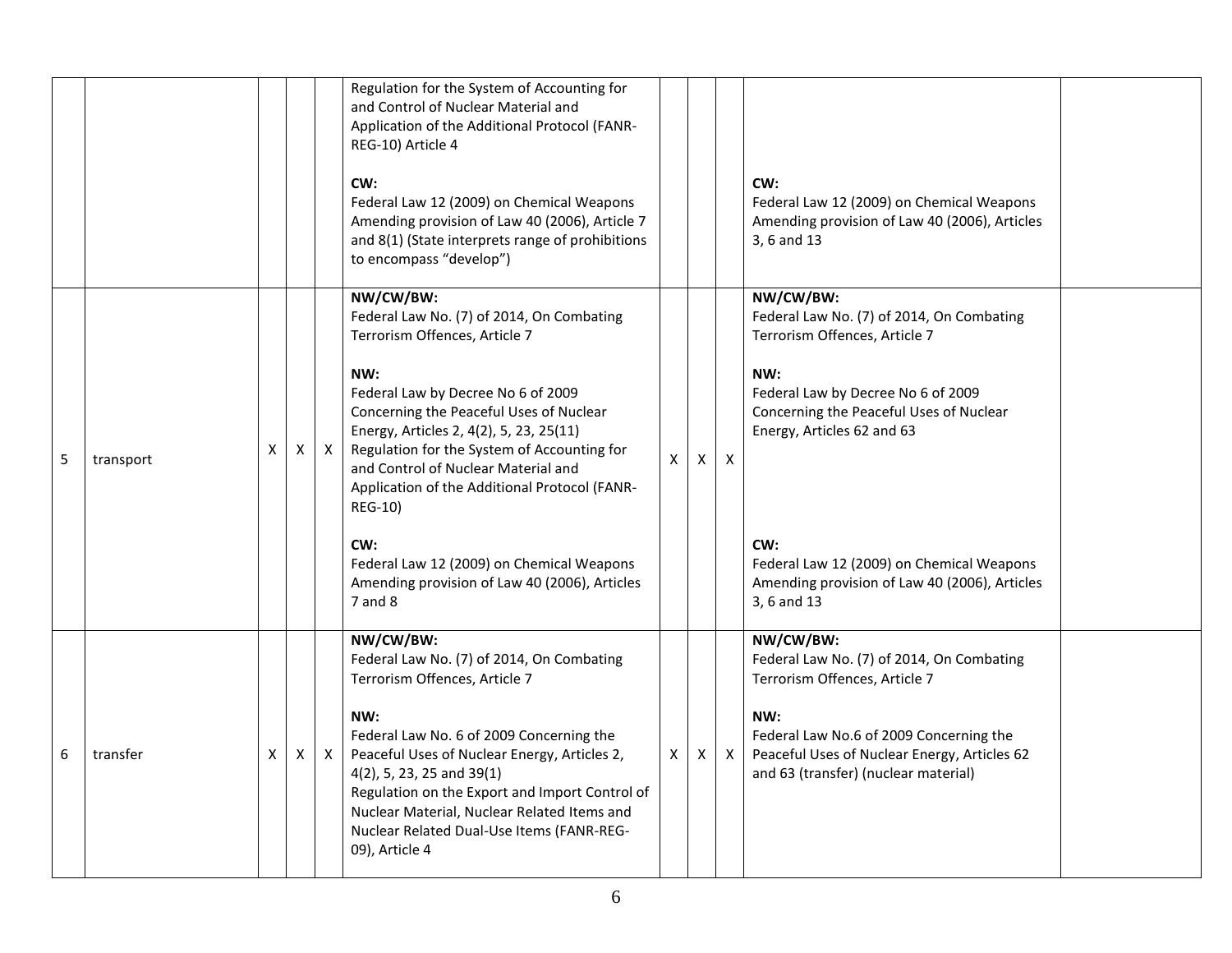|   |                                                                    |              |          |              | CW:<br>Federal Law 12 (2009) on Chemical Weapons<br>Amending provision of Law 40 (2006), Articles<br>6(4), 7(1) and 8 (State interprets "transfer" to<br>be covered by prohibitions on "export" and<br>"transport")                                                                                                                                                                                                                                                                                      |              |              |              | CW:<br>Federal Law 12 (2009) on Chemical Weapons<br>Amending provision of Law 40 (2006), Articles<br>3, 6 and 13                                                                                                                                                                                                                     |  |
|---|--------------------------------------------------------------------|--------------|----------|--------------|----------------------------------------------------------------------------------------------------------------------------------------------------------------------------------------------------------------------------------------------------------------------------------------------------------------------------------------------------------------------------------------------------------------------------------------------------------------------------------------------------------|--------------|--------------|--------------|--------------------------------------------------------------------------------------------------------------------------------------------------------------------------------------------------------------------------------------------------------------------------------------------------------------------------------------|--|
| 7 | use                                                                | X            | X I      | $\mathsf{X}$ | NW/CW/BW:<br>Federal Law No. (7) of 2014, On Combating<br>Terrorism Offences, Articles 7 and 8<br>NW:<br>Federal Law by Decree No 6 of 2009<br>Concerning the Peaceful Uses of Nuclear<br>Energy, Articles 2, 4(2), 5, 23 and 39 (1)a.<br>Regulation for the System of Accounting for<br>and Control of Nuclear Material and<br>Application of the Additional Protocol (FANR-<br>REG-10), Article 4<br>CW:<br>Federal Law 12 (2009) on Chemical Weapons<br>Amending provision of Law 40 (2006), Articles | $\times$     | $\times$     | $\mathsf{x}$ | NW/CW/BW:<br>Federal Law No. (7) of 2014, On Combating<br>Terrorism Offences, Articles 7 and 8<br>NW:<br>Federal Law No 6 of 2009 Concerning Peaceful<br>Uses of Nuclear Energy, Articles 62 and 63<br>(use) (nuclear material)<br>CW:<br>Federal Law 12 (2009) on Chemical Weapons<br>Amending provision of Law 40 (2006), Articles |  |
|   |                                                                    |              |          |              | $3, 7(2), 8(1)$ and $9(3)$<br>NW/CW/BW:<br>Federal Law No. (7) of 2014, On Combating<br>Terrorism Offences, Article 7                                                                                                                                                                                                                                                                                                                                                                                    |              |              |              | 3, 6 and 13<br>NW/CW/BW:<br>Federal Law No. (7) of 2014, On Combating<br>Terrorism Offences, Article 7                                                                                                                                                                                                                               |  |
| 8 | attempt to engage in<br>abovementioned<br>activities               | $\mathsf{X}$ | $\times$ | $\mathsf{X}$ | CW:<br>Federal Law 12 (2009) on Chemical Weapons<br>Amending provision of Law 40 (2006), Article 7<br>and 8 (State interprets range of prohibitions to<br>encompass "attempt")                                                                                                                                                                                                                                                                                                                           | X            | $\times$     | $\mathsf{X}$ | Penal Code, Article 296<br>CW:<br>Federal Law 12 (2009) on Chemical Weapons<br>Amending provision of Law 40 (2006), Articles<br>3, 6 and 13                                                                                                                                                                                          |  |
| 9 | participate as an<br>accomplice in<br>abovementioned<br>activities | X            | X        | X            | NW/CW/BW:<br>Federal Law No. (7) of 2014, On Combating<br>Terrorism Offences, Article 22<br>CW:<br>Federal Law 12 (2009) on Chemical Weapons                                                                                                                                                                                                                                                                                                                                                             | $\mathsf{X}$ | $\mathsf{X}$ | $\mathsf{X}$ | NW/CW/BW:<br>Federal Law No. (7) of 2014, On Combating<br>Terrorism Offences, Article 22<br>CW:<br>Federal Law 12 (2009) on Chemical Weapons                                                                                                                                                                                         |  |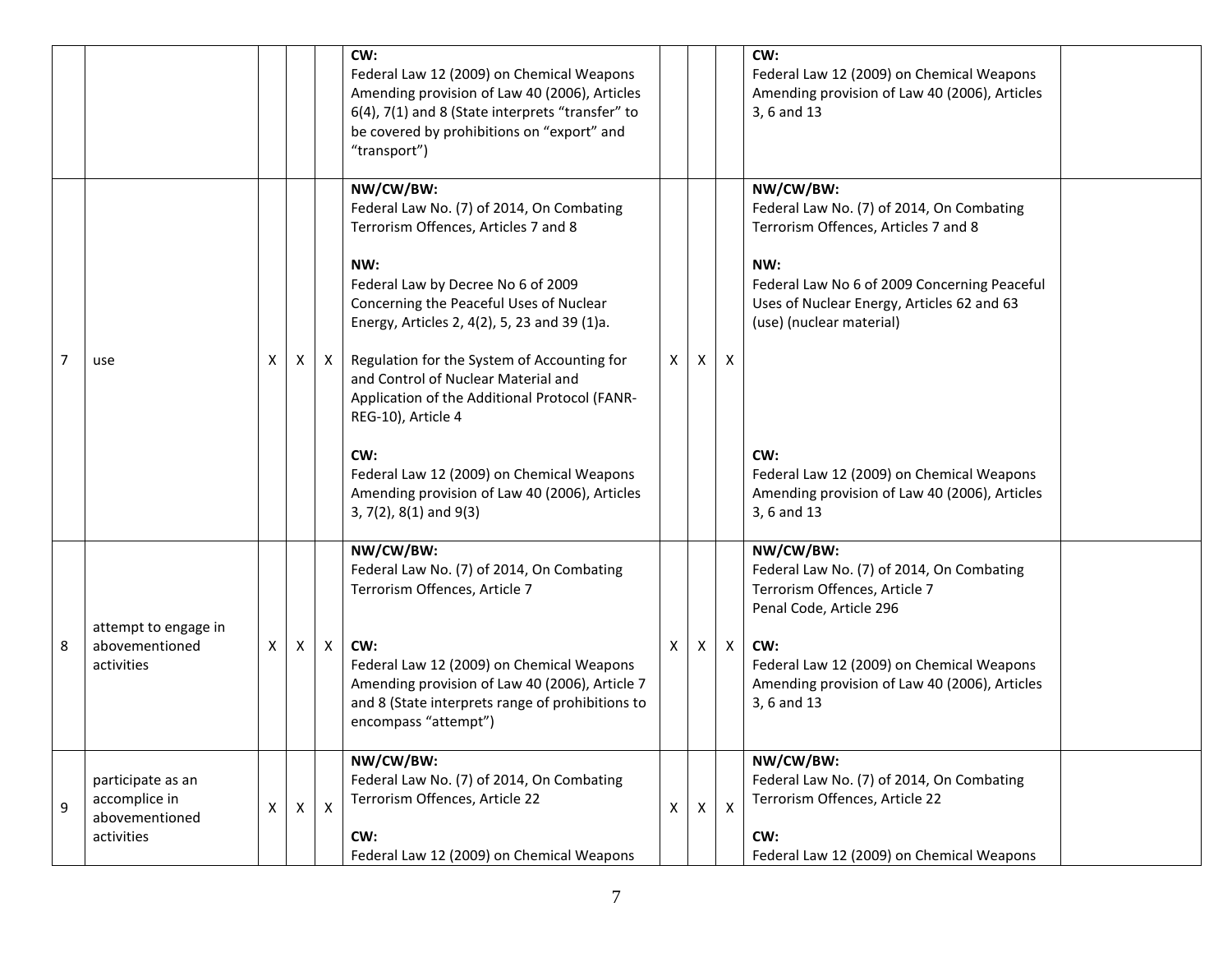|    |                                                                           |   |   |              | Amending provision of Law 40 (2006), Articles<br>$7$ and $8$                                                                                                                                   |   |              |              | Amending provision of Law 40 (2006), Articles<br>3, 6 and 13                                                                                                                                                                                                                                                                                                                                                                                                                                                                                                                                                                                                                   |  |
|----|---------------------------------------------------------------------------|---|---|--------------|------------------------------------------------------------------------------------------------------------------------------------------------------------------------------------------------|---|--------------|--------------|--------------------------------------------------------------------------------------------------------------------------------------------------------------------------------------------------------------------------------------------------------------------------------------------------------------------------------------------------------------------------------------------------------------------------------------------------------------------------------------------------------------------------------------------------------------------------------------------------------------------------------------------------------------------------------|--|
| 10 | assist in<br>abovementioned<br>activities                                 | X | X | $\mathsf{X}$ | NW/CW/BW:<br>Federal Law No. (7) of 2014, On Combating<br>Terrorism Offences, Article 31<br>CW:<br>Federal Law 12 (2009) on Chemical Weapons<br>Amending provision of Law 40 (2006), Article 7 | X | $\mathsf{X}$ | $\mathsf{X}$ | NW/CW/BW:<br>Federal Law No. (7) of 2014, On Combating<br>Terrorism Offences, Article 31<br>CW:<br>Federal Law 12 (2009) on Chemical Weapons<br>Amending provision of Law 40 (2006), Articles<br>3, 6 and 13                                                                                                                                                                                                                                                                                                                                                                                                                                                                   |  |
| 11 | finance<br>abovementioned<br>activities                                   | X | X | X            | NW/CW/BW:<br>Federal Decree-law No. (20) of 2018 on Anti-<br>Money Laundering and Combating the<br>Financing of Terrorism and Financing of Illegal<br>Organisations, Articles 2 and 3          | X | $\times$     | $\mathsf{X}$ | NW/CW/BW:<br>Federal Decree-law No. (20) of 2018 on Anti-<br>Money Laundering and Combating the<br>Financing of Terrorism and Financing of Illegal<br>Organisations, Articles 9 (Establishment of<br>FIU), 11 and 12 (National Committee for<br>Combating Money Laundering and the<br>Financing of Terrorism and Illegal<br>Organisations), 14, 22-26 (Penalties)<br>Central Bank Board of Directors' Decision<br>59/4/2019 regarding Procedures for Anti-<br>Money Laundering and Combating the<br>Financing of Terrorism and Illicit Organisations,<br>Articles 3 and 4<br>NW:<br>Federal Law No 6 of 2009 Concerning Peaceful<br>Uses of Nuclear Energy, Articles 62 and 63 |  |
| 12 | abovementioned<br>activities related to<br>means of delivery <sup>1</sup> |   | X |              | CW:<br>Federal Law 12 (2009) on Chemical Weapons<br>Amending provision of Law 40 (2006), Article 7                                                                                             |   | Χ            |              | CW:<br>Federal Law 12 (2009) on Chemical Weapons<br>Amending provision of Law 40 (2006), Articles<br>3, 6 and 13                                                                                                                                                                                                                                                                                                                                                                                                                                                                                                                                                               |  |

1. Means of delivery: missiles, rockets and other unmanned systems capable of delivering nuclear, chemical, or biological weapons that are specially designed for such use.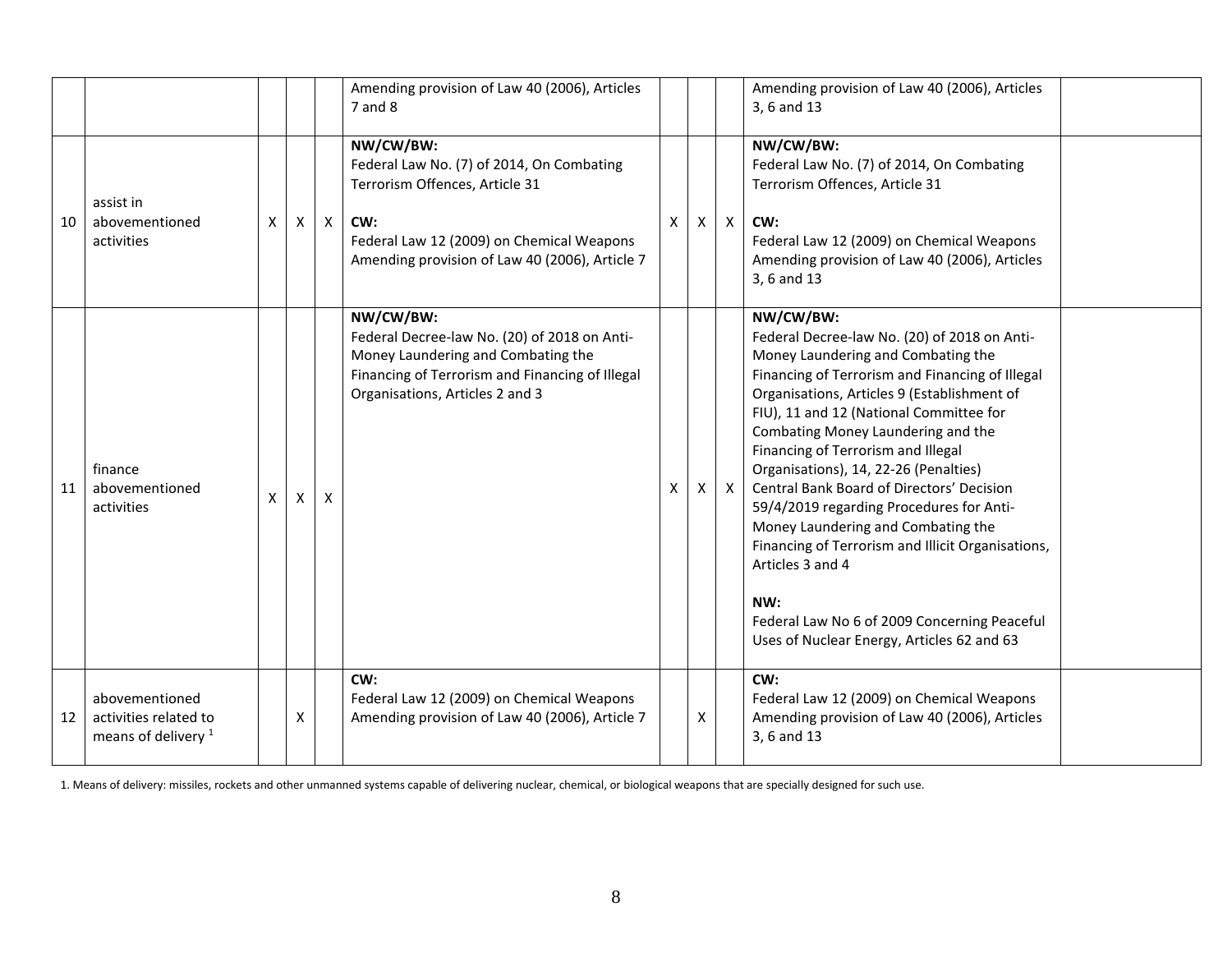#### **III. OP 3 (a) and (b) - Account for/Secure/Physically protect NW, CW and BW, including Related Materials <sup>2</sup>**

|                | <b>Measures to establish</b><br>domestic controls to prevent                                                  |                |                            |                   | <b>National legal and/or regulatory framework</b>                                                                                                                                                                                                                                                                                                                                                                                               |               |                            |         | <b>Enforcement and civil/criminal penalties</b>                                                                                                                                                                                                                                                                                                                                                                                                                                                                     |                |
|----------------|---------------------------------------------------------------------------------------------------------------|----------------|----------------------------|-------------------|-------------------------------------------------------------------------------------------------------------------------------------------------------------------------------------------------------------------------------------------------------------------------------------------------------------------------------------------------------------------------------------------------------------------------------------------------|---------------|----------------------------|---------|---------------------------------------------------------------------------------------------------------------------------------------------------------------------------------------------------------------------------------------------------------------------------------------------------------------------------------------------------------------------------------------------------------------------------------------------------------------------------------------------------------------------|----------------|
|                | the proliferation of NW, CW,<br><b>BW, and their means of</b><br>delivery; controls over<br>related materials | ${\bf N}$<br>W | $X$ /?<br>$\mathbf c$<br>W | $\mathbf{B}$<br>W | <b>Source document</b>                                                                                                                                                                                                                                                                                                                                                                                                                          | N<br><b>W</b> | $X$ /?<br>$\mathbf c$<br>W | B.<br>W | <b>Source document</b>                                                                                                                                                                                                                                                                                                                                                                                                                                                                                              | <b>Remarks</b> |
| $\mathbf{1}$   | Measures to account for<br>production                                                                         | Χ              | Χ                          |                   | NW:<br>INFCIRC/622<br>INFCIRC/622/Add.1<br>Federal Law by Decree No 6 of 2009<br>Concerning the Peaceful Uses of Nuclear<br>Energy, Articles 2.2, 4.1, 5.4, 23, 24, 25 and 40<br>Regulation for the System of Accounting for<br>and Control of Nuclear Material and<br>Application of the Additional Protocol (FANR-<br>REG-10)<br>CW:<br>Federal Law 12 (2009) on Chemical Weapons<br>Amending provision of Law 40 (2006), Articles<br>8 and 9 | Х             | X                          |         | NW:<br>Federal Law by Decree No 6 of 2009 Concerning<br>the Peaceful Uses of Nuclear Energy, Articles 62:<br>Article 4 creates Federal Authority for Nuclear<br>Regulation (FANR); Article 5 (4) (FANR to<br>establish and maintain State system of<br>accounting for and control of nuclear material in<br>accordance with Safeguards agreement); Articles<br>38 and 39; 57-64 (Penalties)<br>CW:<br>Federal Law 12 (2009) on Chemical Weapons<br>Amending provision of Law 40 (2006), Articles 3,<br>6, 14 and 16 |                |
| $\overline{2}$ | Measures to account for<br>use                                                                                | X              | X                          |                   | NW:<br>INFCIRC/622<br>INFCIRC/622/Add.1<br>Federal Law by Decree No 6 of 2009<br>Concerning the Peaceful Uses of Nuclear<br>Energy, Articles 5, 23, 24, 25, 39 and 40<br>Regulation for the System of Accounting for<br>and Control of Nuclear Material and<br>Application of the Additional Protocol (FANR-<br><b>REG-10)</b><br>CW:<br>Federal Law 12 (2009) on Chemical Weapons<br>Amending provision of Law 40 (2006), Articles<br>8 and 9  | X             | X                          |         | NW:<br>Federal Law by Decree No 6 of 2009 Concerning<br>the Peaceful Uses of Nuclear Energy: Article 4<br>creates Federal Authority for Nuclear Regulation<br>(FANR); Article 5 (4) - FANR to establish and<br>maintain State system of accounting for and<br>control of nuclear material in accordance with<br>Safeguards agreement; Articles 38 and 39; 57-64<br>(Penalties)<br>CW:<br>Federal Law 12 (2009) on Chemical Weapons<br>Amending provision of Law 40 (2006), Articles 3,<br>6, 14, 16 and 17          |                |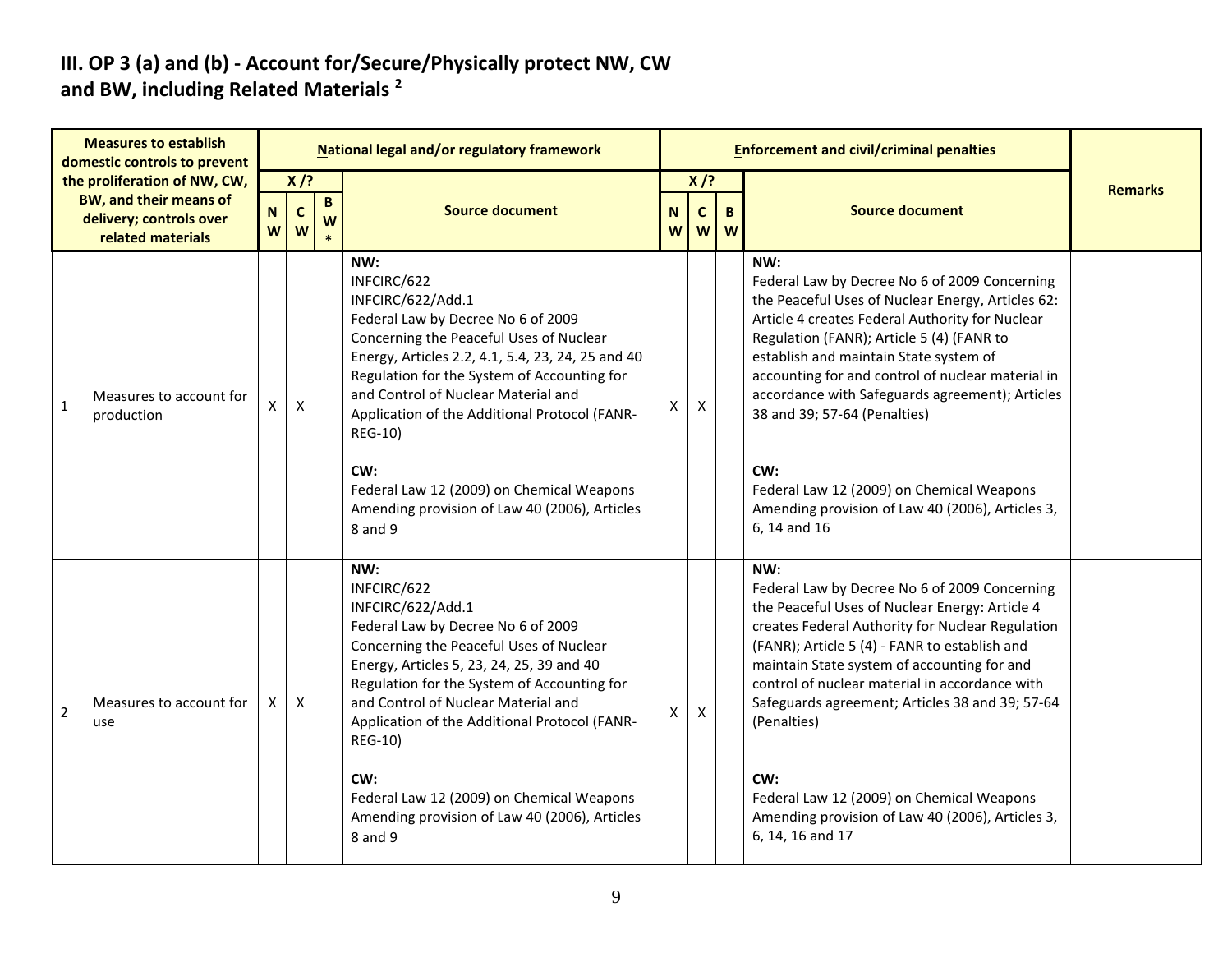| 3                       | Measures to account for<br>storage   | X | $\pmb{\mathsf{X}}$ | NW:<br>INFCIRC/622<br>INFCIRC/622/Add.1<br>Federal Law by Decree No 6 of 2009<br>Concerning the Peaceful Uses of Nuclear<br>Energy, Articles 5, 23, 24, 25 and 40<br>Regulation for the System of Accounting for<br>and Control of Nuclear Material and<br>Application of the Additional Protocol (FANR-<br>REG-10) Article 5 (c)<br>CW:<br>Federal Law 12 (2009) on Chemical Weapons<br>Amending provision of Law 40 (2006), Articles<br>8 and 9                                                 | Χ | X | NW:<br>Federal Law by Decree No. 6 of 2009 Concerning<br>Peaceful Uses of Nuclear Energy: Article 4<br>creates Federal Authority for Nuclear Regulation<br>(FANR); Article 5 (4) - FANR to establish and<br>maintain State system of accounting for and<br>control of nuclear material in accordance with<br>Safeguards agreement; Articles 38 and 39;<br>Articles 57-64 (Penalties)<br>CW:<br>Federal Law 12 (2009) on Chemical Weapons<br>Amending provision of Law 40 (2006), Articles 3,<br>6, 14, 16 and 17 |  |
|-------------------------|--------------------------------------|---|--------------------|---------------------------------------------------------------------------------------------------------------------------------------------------------------------------------------------------------------------------------------------------------------------------------------------------------------------------------------------------------------------------------------------------------------------------------------------------------------------------------------------------|---|---|------------------------------------------------------------------------------------------------------------------------------------------------------------------------------------------------------------------------------------------------------------------------------------------------------------------------------------------------------------------------------------------------------------------------------------------------------------------------------------------------------------------|--|
| $\overline{\mathbf{4}}$ | Measures to account for<br>transport | X | X                  | NW:<br>Federal Law by Decree No 6 of 2009<br>Concerning the Peaceful Uses of Nuclear<br>Energy, Articles 5 (13), 23 and 25<br>Regulation for the System of Accounting for<br>and Control of Nuclear Material and<br>Application of the Additional Protocol (FANR-<br>REG-10) Article (4)<br>Regulation for the Safe Transport of<br>Radioactive Materials (FANR-REG-13) Version 0<br>CW:<br>Federal Law 12 (2009) on Chemical Weapons<br>Amending provision of Law 40 (2006), Articles<br>8 and 9 | X | X | NW:<br>Federal Law by Decree No. 6 of 2009 Concerning<br>Peaceful Uses of Nuclear Energy, Articles 5 (13)<br>and 57-64 (Penalties)<br>CW:<br>Federal Law 12 (2009) on Chemical Weapons<br>Amending provision of Law 40 (2006), Articles 3,<br>6, 14, 16 and 17                                                                                                                                                                                                                                                   |  |
| 5                       | Measures to secure<br>production     | X | Χ                  | NW:<br>Federal Law by Decree No 6 of 2009<br>Concerning The Peaceful Uses of Nuclear<br>Energy: Articles 2.2 (prohibition in the State of<br>the design, construction, development and<br>operation of Facilities for Enrichment or<br>Reprocessing), 25 (manufacture)<br>Regulation for Emergency Preparedness for<br>Nuclear Facilities (FANR-REG-12) Version 0,<br>Articles (9) and (14)                                                                                                       | X | X | NW:<br>Federal Law by Decree No 6 of 2009 Concerning<br>Peaceful Uses of Nuclear Energy, Articles 5 (13),<br>61-64 - Penalties                                                                                                                                                                                                                                                                                                                                                                                   |  |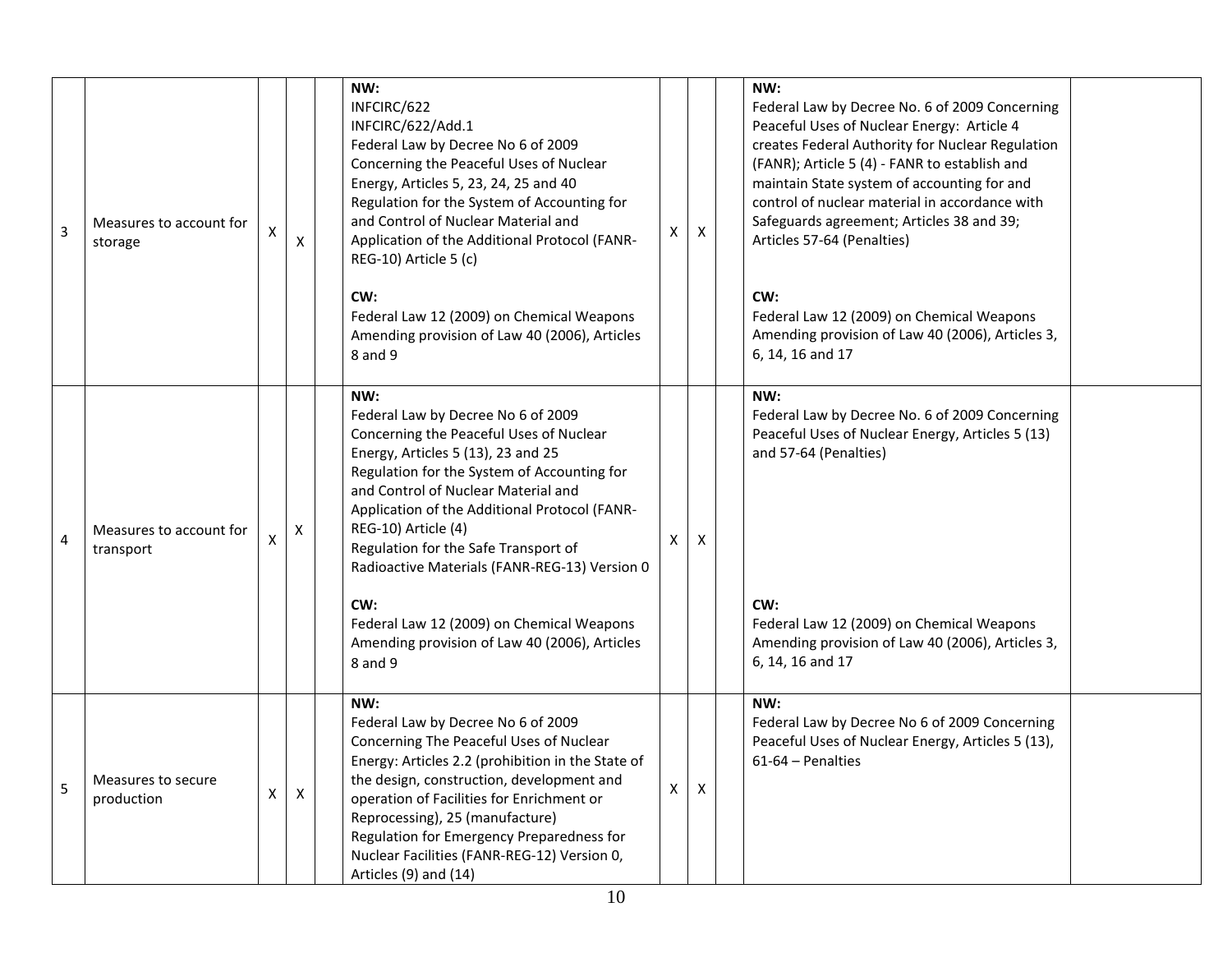|   |                        |   |                           | Regulation for an Application for a Licence to<br>Operate a Nuclear Facility (FANR-REG-14)<br>Version 0, Articles (5) (5) and (16)<br>CW:<br>Federal Law 12 (2009) on Chemical Weapons<br>Amending provision of Law 40 (2006),<br>Articles8, 9 (State interprets licensing<br>requirements to include measures to secure<br>production)                                                                                                                                                                                                                                                                                                                                                                                                                                                                                                                                                                                                                                                                                                          |   |                           | CW:<br>Federal Law 12 (2009) on Chemical Weapons<br>Amending provision of Law 40 (2006), Articles 6,<br>14, 16 and 17                                                                                                                                 |  |
|---|------------------------|---|---------------------------|--------------------------------------------------------------------------------------------------------------------------------------------------------------------------------------------------------------------------------------------------------------------------------------------------------------------------------------------------------------------------------------------------------------------------------------------------------------------------------------------------------------------------------------------------------------------------------------------------------------------------------------------------------------------------------------------------------------------------------------------------------------------------------------------------------------------------------------------------------------------------------------------------------------------------------------------------------------------------------------------------------------------------------------------------|---|---------------------------|-------------------------------------------------------------------------------------------------------------------------------------------------------------------------------------------------------------------------------------------------------|--|
| 6 | Measures to secure use | X | $\boldsymbol{\mathsf{X}}$ | NW:<br>Federal Law by Decree No 6 of 2009<br>Concerning the Peaceful Uses of Nuclear<br>Energy, Articles 23, 24, 25, 39, 40, 45, 46<br>Regulation for Physical Protection for Nuclear<br><b>Materials and Nuclear Facilities</b><br>FANR-REG-08 Version 1 (Regulation not<br>publicly available: According to State, Articles<br>10, 12, 13 and 14 include measures relating to<br>the protection of the nuclear material while in<br>use)<br>Regulation for the System of Accounting for<br>and Control of Nuclear Material and<br>Application of the Additional Protocol (FANR-<br>REG-010)<br>Regulation for Emergency Preparedness for<br>Nuclear Facilities (FANR-REG-12) Version 0,<br>Articles (9) and (14)<br>Regulation for an Application for a Licence to<br>Operate a Nuclear Facility (FANR-REG-14)<br>Version 0, Article (5) (5)<br>CW:<br>Federal Law 12 (2009) on Chemical Weapons<br>Amending provision of Law 40 (2006), Articles<br>8 and 9 (State interprets licensing<br>requirements to include measures to secure<br>use) | X | $\boldsymbol{\mathsf{X}}$ | NW:<br>Federal Law by Decree No. 6 of 2009 Concerning<br>Peaceful Uses of Nuclear Energy, Articles 25, 57-<br>64 – Penalties<br>CW:<br>Federal Law 12 (2009) on Chemical Weapons<br>Amending provision of Law 40 (2006), Articles 6,<br>14, 16 and 17 |  |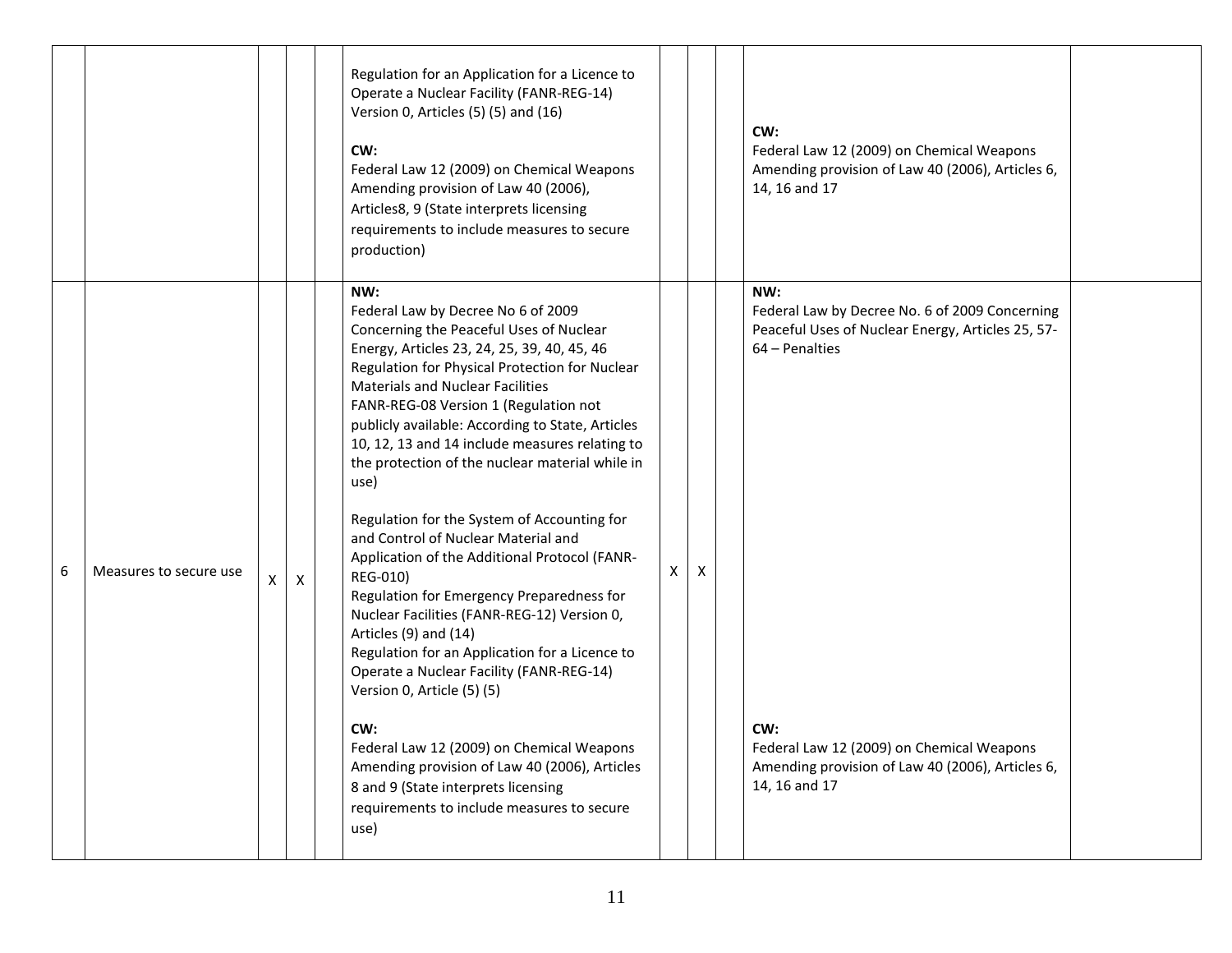| $\overline{7}$ | Measures to secure<br>storage   | $\boldsymbol{\mathsf{X}}$ | X | NW:<br>Federal Law No. 6 of 2009 Concerning the<br>Peaceful Uses of Nuclear Energy, Articles 24,<br>25, 39, 40, 45 and 46<br>Regulation for Physical Protection for Nuclear<br><b>Materials and Nuclear Facilities</b><br>FANR-REG-08 Version 1 (Regulation not<br>publicly available: According to State, Articles<br>10, 12, 13 and 14 include measures relating to<br>the protection of the nuclear material while in<br>storage)<br>Regulation for the System of Accounting for<br>and Control of Nuclear Material and<br>Application of the Additional Protocol (FANR-<br>REG-010)<br>Regulation for Emergency Preparedness for<br>Nuclear Facilities (FANR-REG-12) Version 0,<br>Articles (9) and (14)<br>Regulation for an Application for a Licence to<br>Operate a Nuclear Facility (FANR-REG-14)<br>Version 0, Article (5) (5)<br>CW:<br>Federal Law 12 (2009) on Chemical Weapons<br>Amending provision of Law 40 (2006), Articles | X | X | NW:<br>Federal Law by Decree No. 6 of 2009 Concerning<br>Peaceful Uses of Nuclear Energy, Articles 61-64 -<br>Penalties<br>CW:<br>Federal Law 12 (2009) on Chemical Weapons<br>Amending provision of Law 40 (2006), Articles |
|----------------|---------------------------------|---------------------------|---|-----------------------------------------------------------------------------------------------------------------------------------------------------------------------------------------------------------------------------------------------------------------------------------------------------------------------------------------------------------------------------------------------------------------------------------------------------------------------------------------------------------------------------------------------------------------------------------------------------------------------------------------------------------------------------------------------------------------------------------------------------------------------------------------------------------------------------------------------------------------------------------------------------------------------------------------------|---|---|------------------------------------------------------------------------------------------------------------------------------------------------------------------------------------------------------------------------------|
|                |                                 |                           |   | 3, 6 and 9 (State interprets licensing<br>requirements to include measures to secure<br>storage)                                                                                                                                                                                                                                                                                                                                                                                                                                                                                                                                                                                                                                                                                                                                                                                                                                              |   |   | 13, 14, 16 and 17                                                                                                                                                                                                            |
| 8              | Measures to secure<br>transport | X                         | X | NW:<br>Federal Law No. 6 of 2009 Concerning the<br>Peaceful Uses of Nuclear Energy, Articles 24,<br>25, 39, 45 and 46<br>Regulation for Physical Protection for Nuclear<br><b>Materials and Nuclear Facilities</b><br>FANR-REG-08 Version 1 (Regulation not<br>publicly available: According to State, Article 27<br>includes measures relating to the protection of<br>the nuclear material while in transport                                                                                                                                                                                                                                                                                                                                                                                                                                                                                                                               | X | X | NW:<br>Federal Law by Decree No. 6 of 2009 Concerning<br>Peaceful Uses of Nuclear Energy, Articles 61-64<br>(Penalties)                                                                                                      |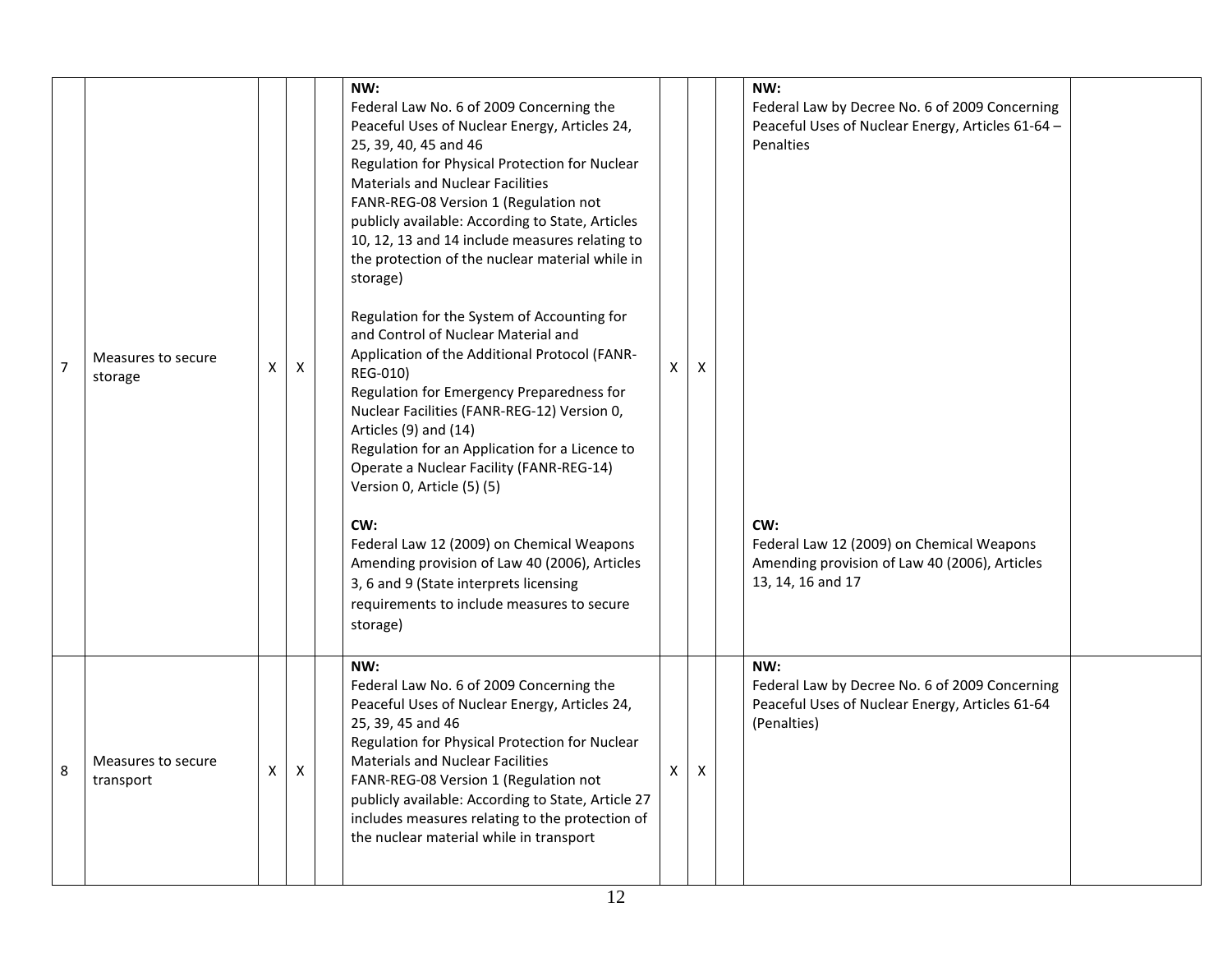|    |                                 |   |   | CW:<br>Federal Law 12 (2009) on Chemical Weapons<br>Amending provision of Law 40 (2006), Article 6<br>(State interprets licensing requirements to<br>include measures to secure transport)                                                                                                                                                                                                                                                                                                                                                                                                                    |                           |   | CW:<br>Federal Law 12 (2009) on Chemical Weapons<br>Amending provision of Law 40 (2006), Articles 6,<br>14, 16 and 17                                                                                                                                                                                |
|----|---------------------------------|---|---|---------------------------------------------------------------------------------------------------------------------------------------------------------------------------------------------------------------------------------------------------------------------------------------------------------------------------------------------------------------------------------------------------------------------------------------------------------------------------------------------------------------------------------------------------------------------------------------------------------------|---------------------------|---|------------------------------------------------------------------------------------------------------------------------------------------------------------------------------------------------------------------------------------------------------------------------------------------------------|
| 9  | Physical protection<br>measures | X | X | NW:<br>Federal Law by Decree No.6 of 2009<br>Concerning the Peaceful Uses of Nuclear<br>Energy: Articles 5,7, 9, 40, 45 and 46<br>Regulation for Physical Protection for Nuclear<br><b>Materials and Nuclear Facilities</b><br>FANR-REG-08 Version 1 (Regulation not<br>publicly available: According to State, Articles<br>10, 12 and 13 includes more specifically<br>physical protection measures)<br>CW:<br>Federal Law 12 (2009) on Chemical Weapons<br>Amending provision of Law 40 (2006), Articles<br>6 and 9 (State interprets licensing<br>requirements to include physical protection<br>measures) | X                         | X | NW:<br>Federal Law by Decree No. 6 of 2009 Concerning<br>Peaceful Uses of Nuclear Energy, Article 11<br>(Board of FANR), Article 47 (Cabinet and<br>competent authorities)<br>CW:<br>Federal Law 12 (2009) on Chemical Weapons<br>Amending provision of Law 40 (2006), Articles<br>13, 14, 16 and 17 |
| 10 | <b>Personnel Reliability</b>    | X |   | NW:<br>Federal Law No. 6 of 2009 Concerning the<br>Peaceful Uses of Nuclear Energy: Article 36<br>Regulation for Physical Protection for Nuclear<br><b>Materials and Nuclear Facilities</b><br>FANR-REG-08 Version 1 (Regulation not<br>publicly available: According to the State,<br>Article 16 deals specifically with the protection<br>against insider threats).<br>Regulation for the Certification of Operating<br>Personnel at Nuclear Facilities (FANR-REG-17)<br>Version 0, Article (6) (3)                                                                                                         | $\boldsymbol{\mathsf{x}}$ |   | NW:<br>FANR has responsibility for certifying personnel<br>involved in reactor operations                                                                                                                                                                                                            |

2. Related materials: materials, equipment and technology covered by relevant multilateral treaties and arrangements, or included on national control lists, which could be used for the design, development, production or use of nuclear, chemical and biological weapons and their means of delivery.

\* Information required in this section may also be available in the State's Confidence Building Measures report, if submitted to the BWC Implementation Support Unit (online at: [http://www.unog.ch/80256EE600585943/\(httpPages\)/4FA4DA37A55C7966C12575780055D9E8?OpenDocument\)](http://www.unog.ch/80256EE600585943/(httpPages)/4FA4DA37A55C7966C12575780055D9E8?OpenDocument)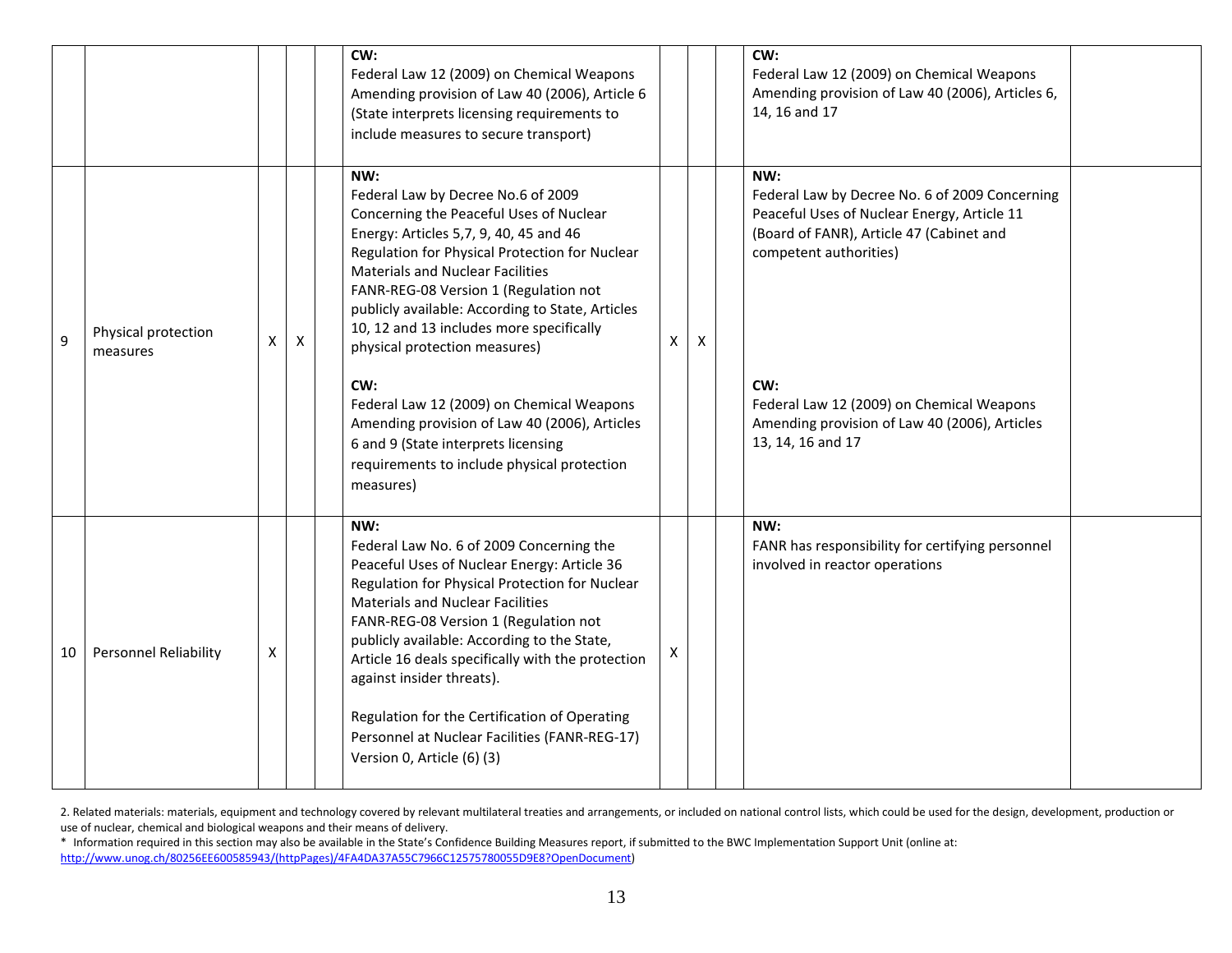#### **IV. OP 3 (a) and (b) - Account for/Secure/Physically protect NW including Related Materials (NW specific)**

| <b>Measures to establish</b><br>domestic controls to prevent<br>the proliferation of NW, and<br>their means of delivery;<br>controls over related<br>materials |                                                                                                                                                                   | <b>Source document</b>                                                                                                                                                                                                                                                                                                                                                                                                                                                                                                                                                                                                                                                                                                                                                                              | <b>Remarks</b> |  |  |  |  |  |  |
|----------------------------------------------------------------------------------------------------------------------------------------------------------------|-------------------------------------------------------------------------------------------------------------------------------------------------------------------|-----------------------------------------------------------------------------------------------------------------------------------------------------------------------------------------------------------------------------------------------------------------------------------------------------------------------------------------------------------------------------------------------------------------------------------------------------------------------------------------------------------------------------------------------------------------------------------------------------------------------------------------------------------------------------------------------------------------------------------------------------------------------------------------------------|----------------|--|--|--|--|--|--|
| $\mathbf{1}$                                                                                                                                                   | National regulatory<br>authority                                                                                                                                  | Federal Law No 6 of 2009 Concerning Peaceful Uses of Nuclear Energy, Articles 4 and 5<br>Federal Authority for Nuclear Regulation (FANR)                                                                                                                                                                                                                                                                                                                                                                                                                                                                                                                                                                                                                                                            |                |  |  |  |  |  |  |
| $\overline{2}$                                                                                                                                                 | Licensing of nuclear<br>installations/entities/<br>use of materials                                                                                               | Federal Law No.6 of 2009 Concerning the Peaceful Uses of Nuclear Energy, Articles 5 (18), 6, 15 and 23-31<br>Director General/FANR as per Federal Law 6 of 2009 Concerning Peaceful Uses of Nuclear Energy, Articles 6, 15, 23, 25, 26,<br>28, 29, 31, 60, 62 and 63<br>FANR-REG-08 Physical Protection for Nuclear Materials and Nuclear Facilities<br>FANR-REG-09 Export and Import Control of Nuclear Material, Nuclear Related Items and Nuclear Related Dual-Use Items<br>FANR-REG-10 System of Accounting for and Control of Nuclear Material and Application of Additional Protocol<br>FANR-REG-14 Application for a Licence to Operate a Nuclear Facility<br>FANR-REG-24 Basic Safety Standards for Facilities and Activities Involving Ionising Radiation Other Than in Nuclear Facilities |                |  |  |  |  |  |  |
| 3                                                                                                                                                              | <b>IAEA Safeguards</b><br>Agreements                                                                                                                              | INFCIRC/622, Safeguards Agreement: in force October 2003<br>INFCIRC/622/Add.1 of 19 January 2011Additional Protocol, in force: 20 December 2010                                                                                                                                                                                                                                                                                                                                                                                                                                                                                                                                                                                                                                                     |                |  |  |  |  |  |  |
|                                                                                                                                                                | <b>IAEA Code of Conduct</b><br>on Safety and Security<br>of Radioactive Sources                                                                                   | Notification pursuant to GC(47)/RES/7.B                                                                                                                                                                                                                                                                                                                                                                                                                                                                                                                                                                                                                                                                                                                                                             |                |  |  |  |  |  |  |
| 5                                                                                                                                                              | Supplementary<br>Guidance on the Import<br>and Export of<br>Radioactive Sources of<br>the Code of Conduct on<br>the Safety and Security<br>of Radioactive Sources | Notification pursuant to GC(48)/RES/10.D<br><b>Contact Point designated</b>                                                                                                                                                                                                                                                                                                                                                                                                                                                                                                                                                                                                                                                                                                                         |                |  |  |  |  |  |  |
|                                                                                                                                                                | <b>IAEA</b> Incident and<br><b>Trafficking Database</b>                                                                                                           | Participates                                                                                                                                                                                                                                                                                                                                                                                                                                                                                                                                                                                                                                                                                                                                                                                        |                |  |  |  |  |  |  |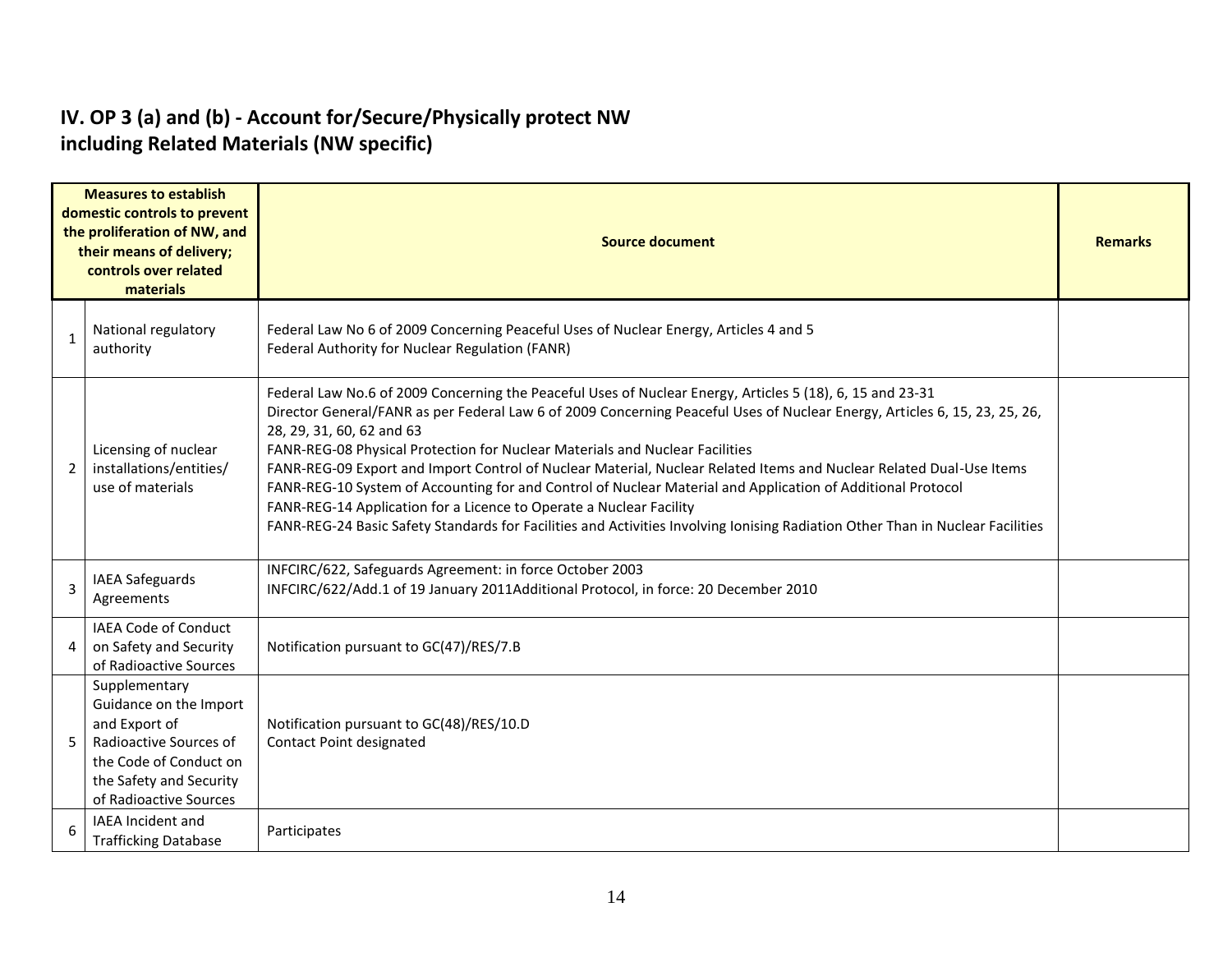| $\overline{7}$ | <b>Integrated Nuclear</b><br><b>Security Support Plan</b><br>(INSSP) / International<br>Physical Protection<br><b>Advisory Service (IPPAS)</b> | <b>INSSP</b> approved<br><b>IPPAS Mission 2016</b>                                                                                                                                                                                                                                                                                                                                                                                                                                                                                                                                                                                                                                                                                                                                                                                                                                                                                                                                                                      |  |  |  |  |  |  |
|----------------|------------------------------------------------------------------------------------------------------------------------------------------------|-------------------------------------------------------------------------------------------------------------------------------------------------------------------------------------------------------------------------------------------------------------------------------------------------------------------------------------------------------------------------------------------------------------------------------------------------------------------------------------------------------------------------------------------------------------------------------------------------------------------------------------------------------------------------------------------------------------------------------------------------------------------------------------------------------------------------------------------------------------------------------------------------------------------------------------------------------------------------------------------------------------------------|--|--|--|--|--|--|
| 8              | Applying the physical<br>protection<br>recommendations in<br>INFCIRC/225/Rev.5                                                                 | "The regulation for the Physical Protection of Nuclear Materials and Nuclear Facilities, issued in 2010, and its associated<br>regulatory guides have been established in accordance with the IAEA Nuclear Security Series publications, in particular the<br>Nuclear Security Recommendations on Physical Protection of Nuclear Materials and Nuclear Facilities publication<br>(INFCIRC/225/Rev.5)"<br>(Nuclear Security Summit National Progress Report: United Arab Emirates, 31 March 2016)                                                                                                                                                                                                                                                                                                                                                                                                                                                                                                                        |  |  |  |  |  |  |
| $\mathbf{q}$   | <b>Other Agreements</b><br>related to IAEA                                                                                                     | Convention on Early Notification of a Nuclear Accident, deposit 2 October 1987<br>Convention on Assistance in the Case of a Nuclear Accident or Radiological Emergency, deposit 2 October 1987<br>Joint Convention on the Safety of Spent Fuel Management and on the Safety of Radioactive Waste Management, deposit<br>31 July 2009<br>Protocol to Amend the Vienna Convention on Civil Liability for Nuclear Damage, deposit 29 May 2012<br>Convention on the Supplementary Compensation for Nuclear Damage, deposit 07 July 2014<br>Revised Supplementary Agreement Concerning the provision of technical Assistance by the IAEA, signature 4 February 1989<br>Convention on Nuclear Safety, deposit 31 July 2009<br>Joint Protocol Relating to the Application of the Vienna Convention and the Paris Convention, deposit 29 August 2012<br>Co-operative Agreement for Arab States in Asia for Research, Development and Training Related to Nuclear Science and<br>Technology (ARASIA), acceptance: 9 October 2007 |  |  |  |  |  |  |
| 10             | National legislation and<br>regulations related to<br>nuclear material<br>including CPPNM                                                      | Federal Law by Decree No 6 of 2009 Concerning the Peaceful Uses of Nuclear Energy (Article 45) refers to physical<br>protection in accordance with international treaties and agreements entered into by the State in this regard<br>FANR-REG-08 (Version 1) on Physical Protection for Nuclear Materials and Nuclear Facilities<br>FANR-REG-09 Export and Import Control of Nuclear Material, Nuclear Related Items and Nuclear Related Dual-Use Items<br>FANR-REG-10 System of Accounting for and Control of Nuclear Material and Application of Additional Protocol                                                                                                                                                                                                                                                                                                                                                                                                                                                  |  |  |  |  |  |  |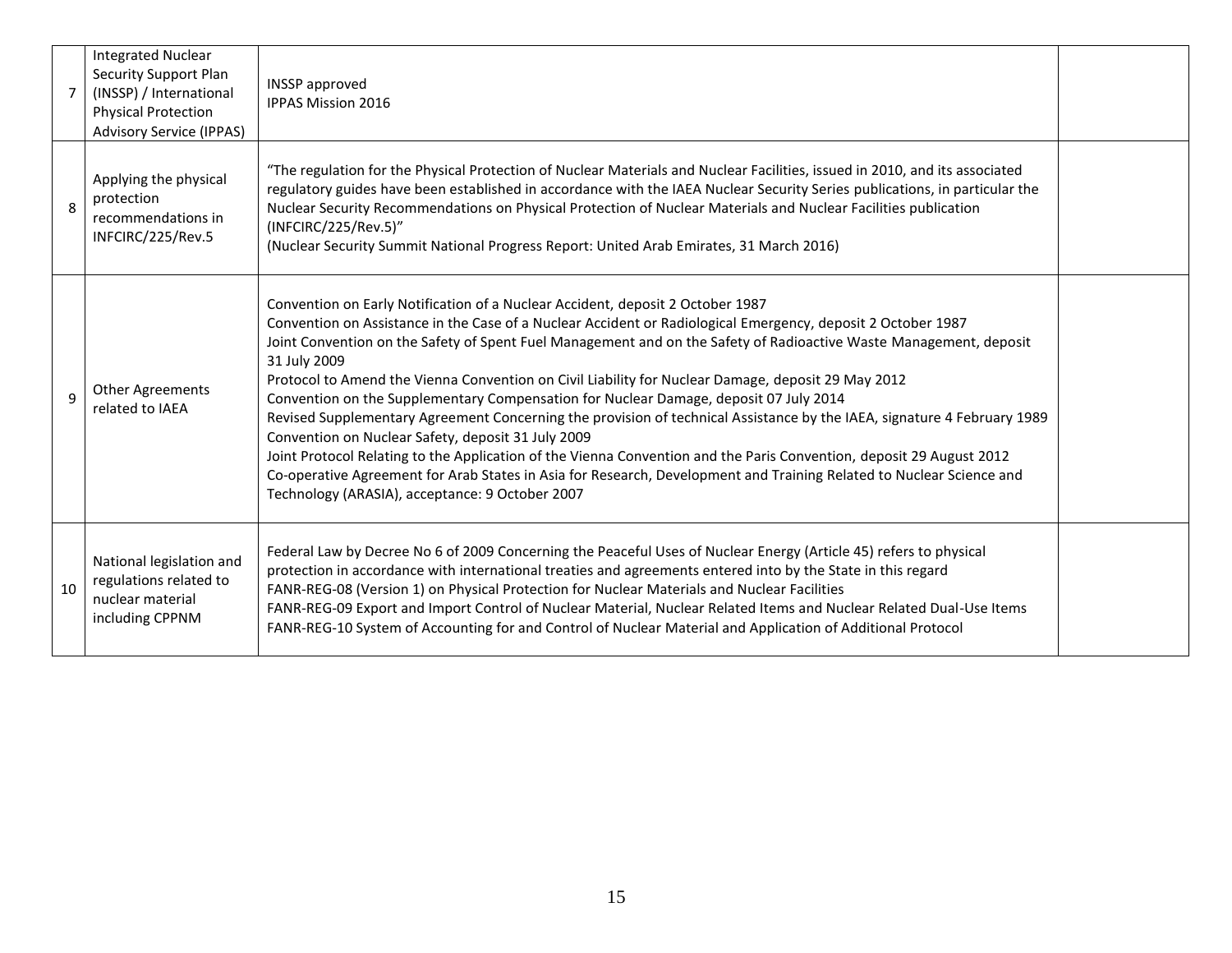#### **V. OP 3 (a) and (b) - Account for/Secure/Physically protect CW including Related Materials (CW specific)**

|   | <b>Measures to establish</b><br>domestic controls to prevent<br>the proliferation of CW, and<br>their means of delivery;<br>controls over related<br>materials | <b>Source document</b>                                                                         |  |  |  |  |  |  |
|---|----------------------------------------------------------------------------------------------------------------------------------------------------------------|------------------------------------------------------------------------------------------------|--|--|--|--|--|--|
|   | National CWC authority                                                                                                                                         | Executive Office of the Committee for Goods and Materials Subject to Import and Export Control |  |  |  |  |  |  |
| 2 | Licensing/registration of<br>installations/facilities/<br>persons/entities/use/<br>handling of related<br>materials                                            |                                                                                                |  |  |  |  |  |  |
| 3 | Old or abandoned<br>chemical weapons                                                                                                                           |                                                                                                |  |  |  |  |  |  |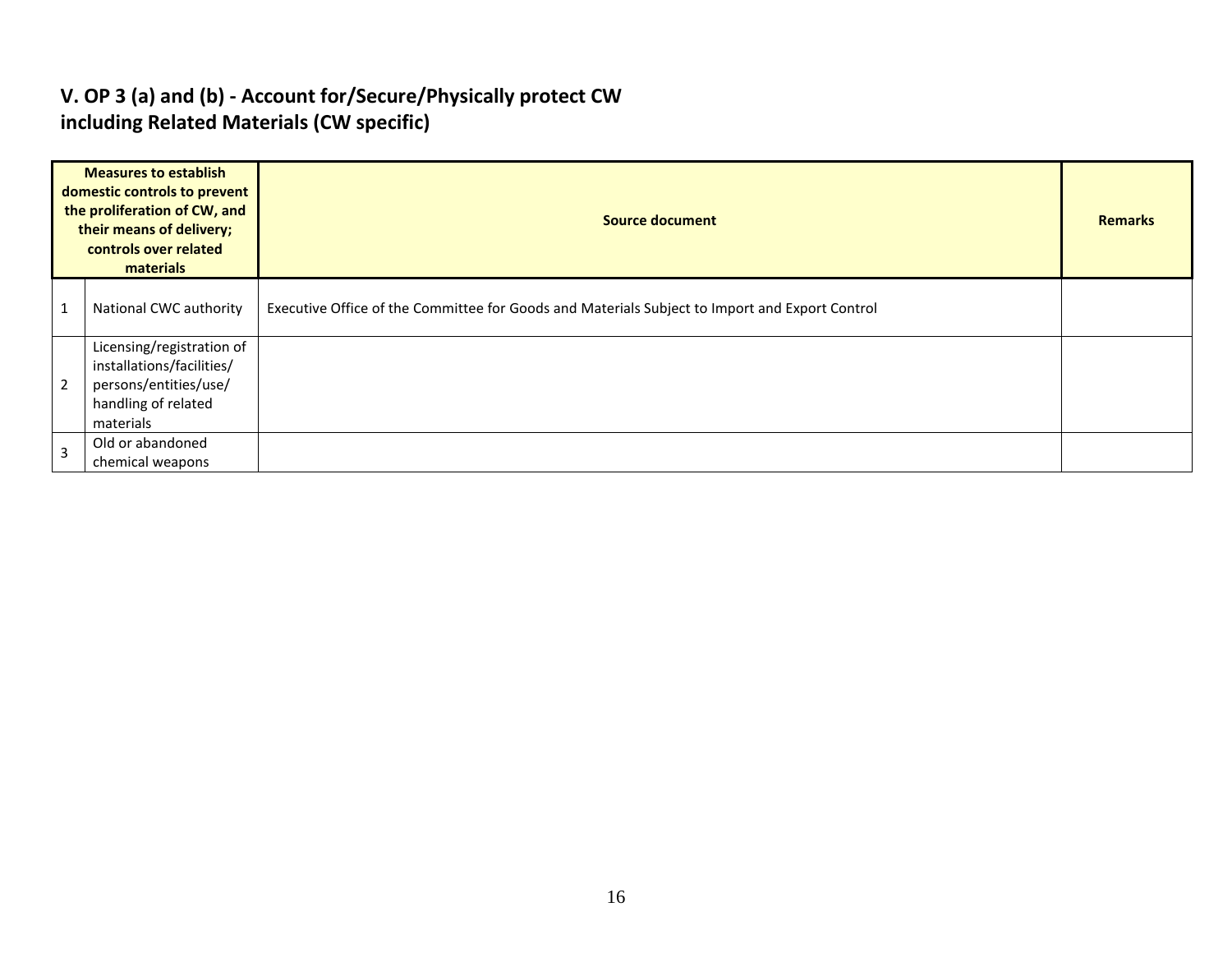### **VI. OP 3 (a) and (b) - Account for/Secure/Physically protect BW including Related Materials (BW specific)**

| <b>Measures to establish</b><br>domestic controls to prevent<br>the proliferation of BW, their<br>means of delivery; controls<br>over related materials | Source document                                                                  |  |  |  |  |  |  |
|---------------------------------------------------------------------------------------------------------------------------------------------------------|----------------------------------------------------------------------------------|--|--|--|--|--|--|
| Licensing/registration of<br>installations/facilities/<br>persons/entities/use/<br>handling of materials                                                | National Committee for Biological Security (Ministerial Resolution No 136, 2012) |  |  |  |  |  |  |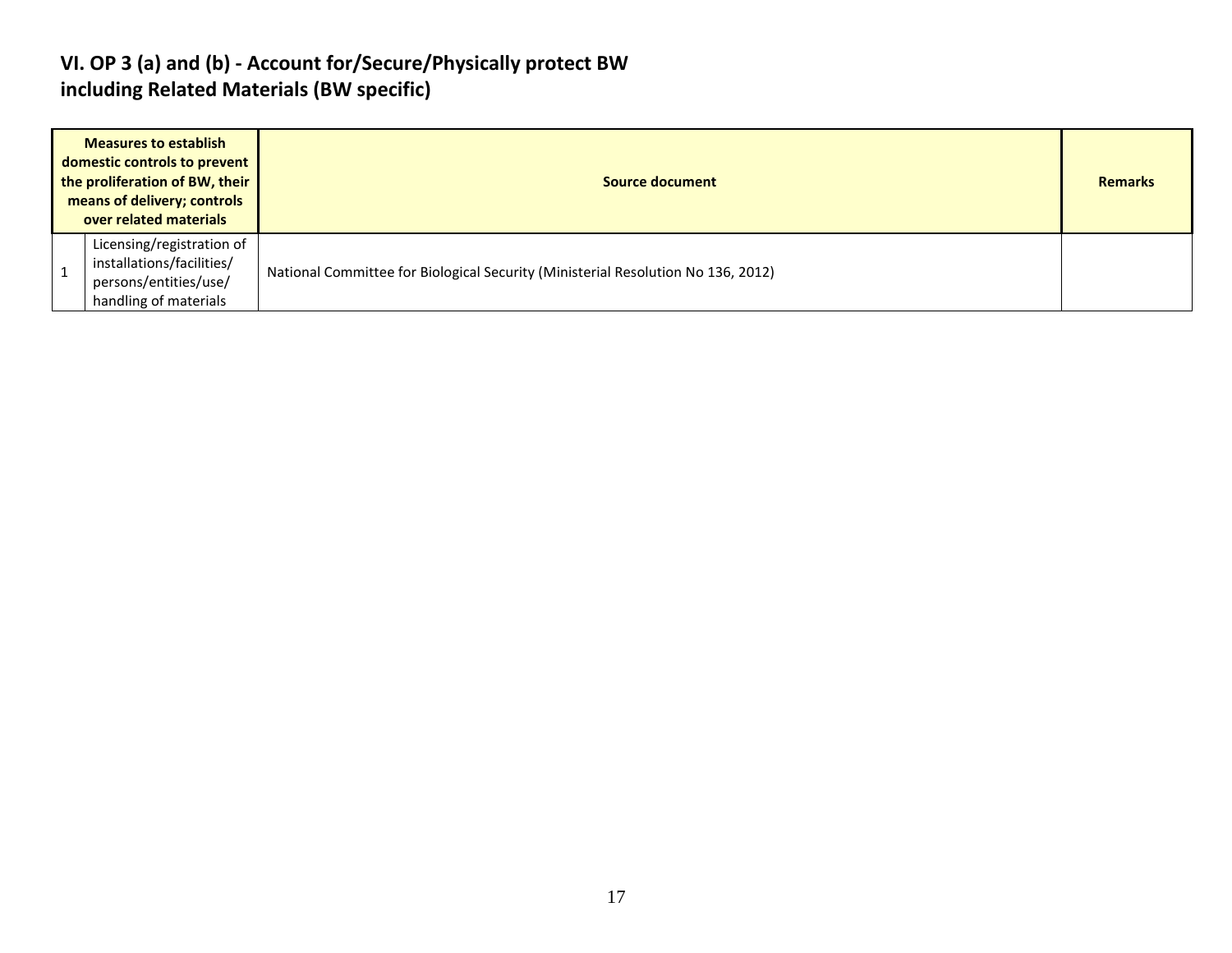#### **VII. OP 3 (c) and (d) and related matters from OP 6 - Controls of NW, CW and BW, including Related Materials**

| <b>Border controls and export</b><br>and trans-shipment controls<br>to prevent the proliferation<br>of nuclear, chemical and<br>biological weapons and their<br>means of delivery including<br>related materials |                                                                                   | <b>National legal framework</b> |                             |                   |                                                                                                                                                                                                                                                                                                       |              |                        | <b>Enforcement and civil/criminal penalties</b> |                                                                                                                                                                                                                                                                                                           |                |  |  |
|------------------------------------------------------------------------------------------------------------------------------------------------------------------------------------------------------------------|-----------------------------------------------------------------------------------|---------------------------------|-----------------------------|-------------------|-------------------------------------------------------------------------------------------------------------------------------------------------------------------------------------------------------------------------------------------------------------------------------------------------------|--------------|------------------------|-------------------------------------------------|-----------------------------------------------------------------------------------------------------------------------------------------------------------------------------------------------------------------------------------------------------------------------------------------------------------|----------------|--|--|
|                                                                                                                                                                                                                  |                                                                                   | $\mathbf N$<br>W                | $X$ /?<br>$\mathbf{C}$<br>W | $\mathbf{B}$<br>W | <b>Source document</b>                                                                                                                                                                                                                                                                                | N<br>W       | $X$ /?<br>$\mathsf{C}$ | B<br>w w                                        | <b>Source document</b>                                                                                                                                                                                                                                                                                    | <b>Remarks</b> |  |  |
|                                                                                                                                                                                                                  |                                                                                   |                                 |                             |                   | NW/CW/BW:<br>GCC Common Customs Law, and its Rules of<br><b>Implementation and Explanatory Notes</b><br>Federal Law 12 of 2008 amending provisions of<br>Federal Law 13 of 2007, Article 2                                                                                                            |              |                        |                                                 | NW/CW/BW:<br>Each Emirate has a Customs Authority<br>regrouped into the Federal Customs Authority<br>in 2003 (Federal Law 1 of 2003) and was<br>amended in 2015 (Federal Law 8 of 2015)<br>Federal Law 12 of 2008 amending provisions of<br>Federal Law 13 of 2007, Article 2 (competent<br>authorities). |                |  |  |
| $\mathbf{1}$                                                                                                                                                                                                     | Border control to<br>detect, deter, prevent<br>and combat illicit<br>trafficking  | $\times$                        | X                           | $\mathsf{X}$      | NW:<br>Federal Decree 1 of 2002: Radiation Polluting<br>Substance, Article 5<br>Federal Law by Decree No 6 of 2009, Articles<br>23 and 25 (10)<br>FANR Regulation FANR-REG-09 Export and<br>Import Control of Nuclear Material, Nuclear<br>Related Items and Nuclear Related Dual-Use<br><b>Items</b> | X            | X                      | $\boldsymbol{\mathsf{X}}$                       |                                                                                                                                                                                                                                                                                                           |                |  |  |
|                                                                                                                                                                                                                  |                                                                                   |                                 |                             |                   | BW:<br>Federal Law 5 of 1979 (Plant Quarantine Law of<br>GCC countries), Article 5                                                                                                                                                                                                                    |              |                        |                                                 | BW:<br>Veterinary Quarantine, Ministry of Agriculture<br>and Fisheries                                                                                                                                                                                                                                    |                |  |  |
| $\overline{2}$                                                                                                                                                                                                   | Law enforcement to<br>detect, deter, prevent<br>and combat illicit<br>trafficking | $\pmb{\mathsf{X}}$              | $\mathsf{X}^-$              | $\mathsf{X}$      | NW/CW/BW:<br>Federal Law 13 of August 2007, Chapter 1<br>Federal Law 12 of 2008 amending provisions of<br>Federal Law 13 of 2007, Articles 4, 2, 5, 8, 10,<br>13 and 14                                                                                                                               | $\mathsf{X}$ | $\mathsf{X}$           | $\mathsf{x}$                                    | NW/CW/BW:<br>Federal Law 13 of August 2007, Chapter 3<br>Federal Law 12 of 2008 amending provisions of<br>Federal Law 13 of 2007, Articles 4, 12 and 16<br>(competent authorities)                                                                                                                        |                |  |  |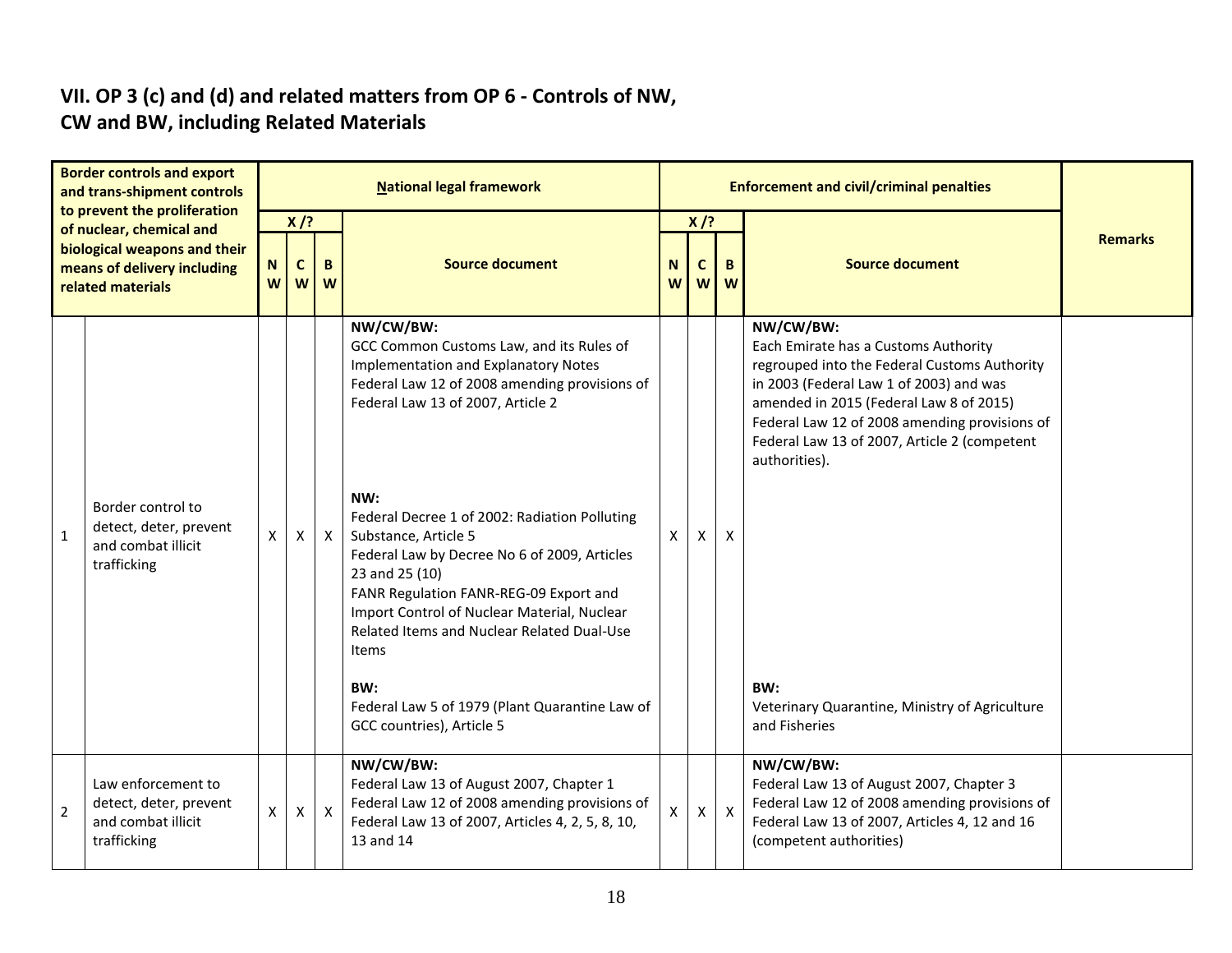|       |                                        |   |              |              | NW:<br>Federal Law by Decree No. 6 of 2009<br>concerning the Peaceful Uses of Nuclear<br>Energy<br>CW:<br>Federal Law 12 (2009) on Chemical Weapons<br>Amending provision of Law 40 (2006), Articles<br>$3$ and $6$                                                       |              |              |                           | NW:<br>Federal Law by Decree No. 6 of 2009<br>concerning the Peaceful Uses of Nuclear<br>Energy, Article 62<br>CW:<br>Federal Law 12 (2009) on Chemical Weapons<br>Amending provision of Law 40 (2006), Articles<br>3, 6, 13, 14, 16 and 17                                                                                            |
|-------|----------------------------------------|---|--------------|--------------|---------------------------------------------------------------------------------------------------------------------------------------------------------------------------------------------------------------------------------------------------------------------------|--------------|--------------|---------------------------|----------------------------------------------------------------------------------------------------------------------------------------------------------------------------------------------------------------------------------------------------------------------------------------------------------------------------------------|
| 3     | Border control detection<br>measures   | X | $\mathsf X$  | $\mathsf{X}$ | NW/CW/BW:<br>Megaports programme<br><b>Container Security Initiative (CSI)</b><br>Nuclear Technology Portal, integration with<br>Customs                                                                                                                                  | X            | Χ            | $\boldsymbol{\mathsf{X}}$ | NW/CW/BW:<br>Megaports programme<br><b>Container Security Initiative (CSI)</b>                                                                                                                                                                                                                                                         |
| 4     | Control of brokering                   | X | $\mathsf{X}$ | $\mathbf{X}$ | NW/CW/BW:<br>Federal Law 12 of 2008 amending provisions of<br>Federal Law 13 of 2007, Article 10                                                                                                                                                                          | X.           | $\mathsf{X}$ | $\boldsymbol{\mathsf{X}}$ | NW/CW/BW:<br>Federal Law 12 of 2008 amending provisions of<br>Federal Law 13 of 2007, Article 10                                                                                                                                                                                                                                       |
|       |                                        |   |              |              | NW/CW/BW:<br>Federal Law 12 of 2008 amending provisions of<br>Federal Law 13 of 2007, Article 8                                                                                                                                                                           |              |              |                           | NW/CW/BW:<br>Federal Law 13 of August 2007, Chapter 3<br>National Commission for Commodities Subject<br>to Import, Export and Re-export Control<br>Federal Law 12 of 2008 amending provisions of<br>Federal Law 13 of 2007, Article 16                                                                                                 |
| 5     | Export control<br>legislation in place | X | $\mathsf{X}$ | $\mathsf{X}$ | NW:<br>Federal Law by Decree No. 6 of 2009<br>concerning the Peaceful Uses of Nuclear<br>Energy, Articles 23 and 25(10).<br>Regulation on the Export and Import Control of<br>Nuclear Material, Nuclear Related Items and<br>Nuclear Related Dual-Use Items (FANR-REG-09) | X.           | X            | $\mathsf{X}$              | NW:<br>Federal Law by Decree No 6 of 2009<br>Concerning the Peaceful Uses of Nuclear<br>Energy, Articles 62 and 63                                                                                                                                                                                                                     |
| $6\,$ | Licensing provisions and<br>Authority  | X | $\mathsf{X}$ | $\mathsf{X}$ | NW/CW/BW:<br>Federal Law 13 of August 2007, Chapter 1<br>Federal Law 12 of 2008 amending provisions of<br>Federal Law 13 of 2007, Articles 2, 4, 5, 6, 7<br>and 13                                                                                                        | $\mathsf{X}$ | $\times$     | $\mathsf{X}$              | NW/CW/BW:<br>Federal Law 13 of August 2007, Chapter 3<br>Federal Law 12 of 2008 amending provisions of<br>Federal Law 13 of 2007, Articles 4 and 6<br>(competent authority shall fix validity period of<br>license and number of times used)<br>National Commission for Commodities Subject<br>to Import, Export and Re-export Control |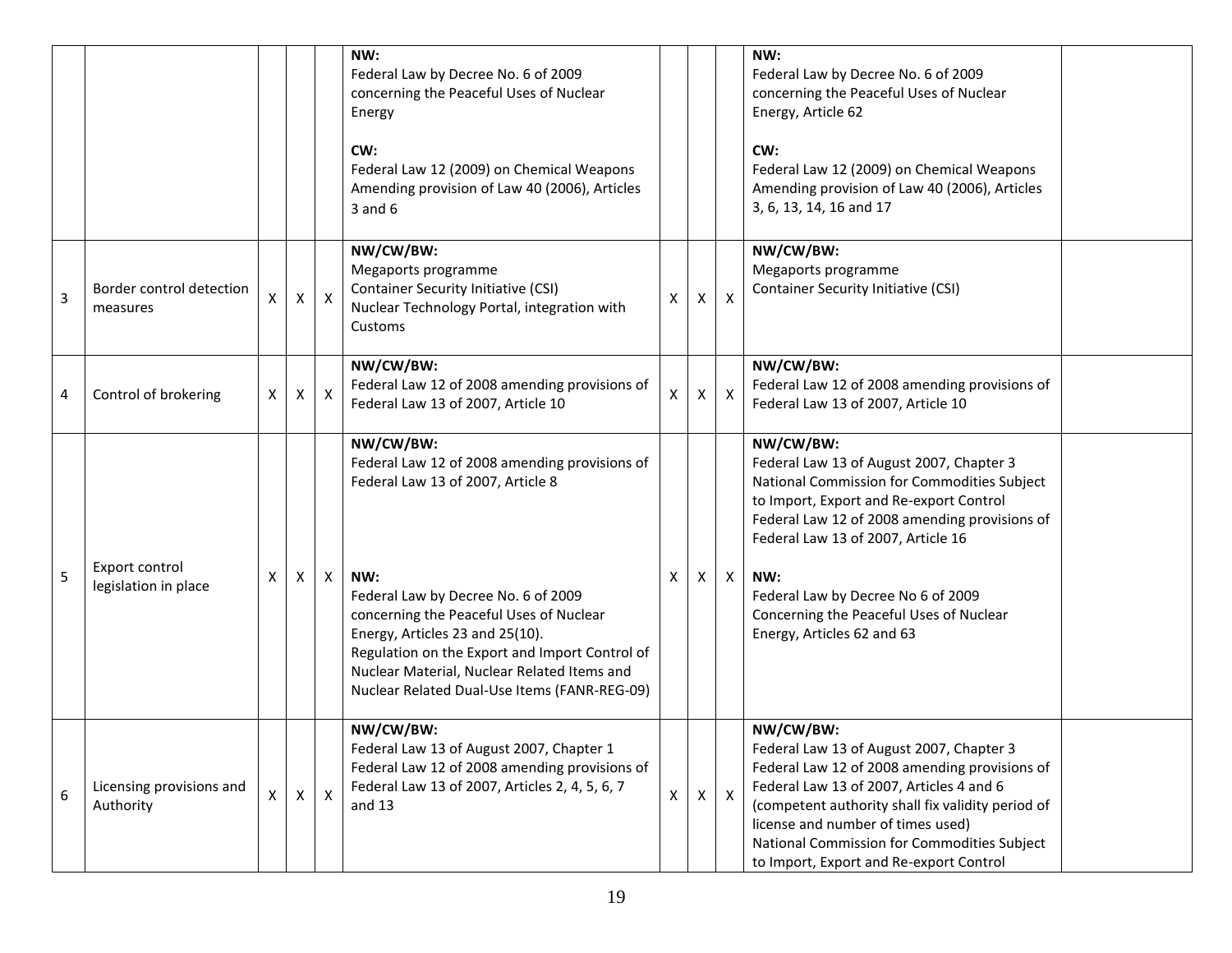|                                                                              |              |   |              | NW:<br>Federal Law by Decree No 6 of 2009, Articles 4,<br>5, 6, 23 and 25<br>FANR-REG-09 Export and Import Control of<br>Nuclear Material, Nuclear Related Items and<br><b>Nuclear Related Dual-Use Items</b><br>FANR-REG-10 System of Accounting for and<br>Control of Nuclear Material and Application of<br><b>Additional Protocol</b><br>CW:<br>Federal Law 12 (2009) on Chemical Weapons<br>Amending provision of Law 40 (2006), Articles<br>8 and 9                                                                                                                                                                                                                                                                                                                                                   |                |   |   | NW:<br>Federal Law by Decree No 6 of 2009, Articles<br>62 and 63<br>CW:<br>Federal Law 12 (2009) on Chemical Weapons<br>Amending provision of Law 40 (2006), Articles<br>3, 6, 14, 16 and 17                                                                                                                                                                                                                                        |  |
|------------------------------------------------------------------------------|--------------|---|--------------|-------------------------------------------------------------------------------------------------------------------------------------------------------------------------------------------------------------------------------------------------------------------------------------------------------------------------------------------------------------------------------------------------------------------------------------------------------------------------------------------------------------------------------------------------------------------------------------------------------------------------------------------------------------------------------------------------------------------------------------------------------------------------------------------------------------|----------------|---|---|-------------------------------------------------------------------------------------------------------------------------------------------------------------------------------------------------------------------------------------------------------------------------------------------------------------------------------------------------------------------------------------------------------------------------------------|--|
| Control lists of<br>$\overline{7}$<br>materials, equipment<br>and technology | $\mathsf{X}$ | X | $\mathsf{X}$ | NW/CW/BW:<br>Federal Law 12 of 2008 amending provisions of<br>Federal Law No. 13 of 2007, Article 8, 10<br>Cabinet Resolution No. (44) for 2014<br>concerning the control list annexed to Federal<br>Law No. (13) for 2007 relating to commodities<br>subjected to import and export control,<br>Articles 2, 5 and 8<br>NW:<br>Federal Law by Decree No 6 of 2009, Article<br>25(10)<br>Regulation on the Export and Import Control of<br>Nuclear Material, Nuclear Related Items and<br>Nuclear Related Dual-Use Items (FANR-REG-09)<br>Version 0, Article (3)<br>FANR-REG-10 System of Accounting for and<br>Control of Nuclear Material and Application of<br><b>Additional Protocol</b><br>CW:<br>Federal Law 12 (2009) on Chemical Weapons<br>Amending provision of Law 40 (2006), Articles<br>8 and 9 | $\mathsf{X}^-$ | X | X | NW/CW/BW:<br>Federal Law 12 of 2008 amending provisions of<br>Federal Law 13 of 2007, Article 5 (competent<br>authority must notify the Committee of<br>commodities subject to banningand of any<br>amendments that may occur thereto) and<br>Article 16<br>NW:<br>Federal Law by Decree No 6 of 2009, Article 62<br>CW:<br>Federal Law 12 (2009) on Chemical Weapons<br>Amending provision of Law 40 (2006), Articles<br>16 and 17 |  |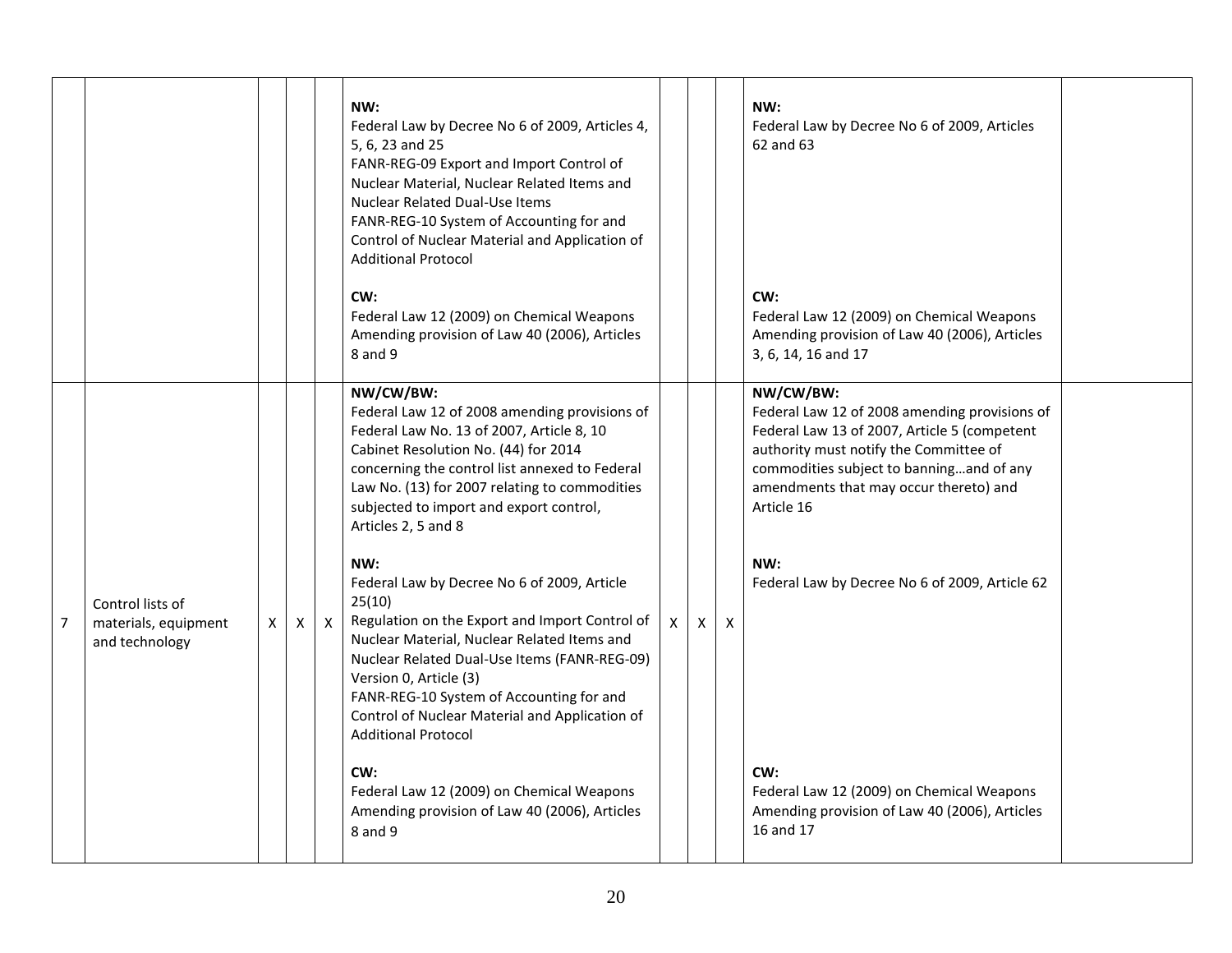| 8  | Intangible technology<br>transfers | X | X              | $\boldsymbol{\mathsf{X}}$ | NW/CW/BW:<br>Federal Law No. 12 of 2008 amending<br>provisions of Federal Law No. 13 of 2007,<br>Article 15 (not publish, transfer or reveal any<br>information related to strategic commodities)<br>NW:<br>Regulation on the Export and Import Control of<br>Nuclear Material, Nuclear Related Items and<br>Nuclear Related Dual-Use Items (FANR-REG-09) | X  | X  | $\boldsymbol{\mathsf{X}}$ | NW/CW/BW:<br>Federal Law No. 12 of 2008 amending<br>provisions of Federal Law No. 13 of 2007,<br>Article 16<br>NW:<br>Federal Law by Decree No 6 of 2009, Article 62                                                                                                                                                                                                                                                                 |  |
|----|------------------------------------|---|----------------|---------------------------|-----------------------------------------------------------------------------------------------------------------------------------------------------------------------------------------------------------------------------------------------------------------------------------------------------------------------------------------------------------|----|----|---------------------------|--------------------------------------------------------------------------------------------------------------------------------------------------------------------------------------------------------------------------------------------------------------------------------------------------------------------------------------------------------------------------------------------------------------------------------------|--|
| 9  | Inclusion of means of<br>delivery  | X | $\pmb{\times}$ | X                         | NW/CW/BW:<br>Federal Law 13 of August 2007, Chapter 1<br>Federal Law 12 of 2008 amending provisions of<br>Federal Law No. 13 of 2007, Article 15 (rockets)<br>CW:<br>Federal Law 12 (2009) on Chemical Weapons<br>Amending provision of Law 40 (2006), Article 9                                                                                          | X  | X  | $\pmb{\times}$            | NW/CW/BW:<br>National Commission for Commodities Subject<br>to Import, Export and Re-export Control<br>Federal Law 12 of 2008 amending provisions of<br>Federal Law 13 of 2007, Article 15 (rockets)<br>prohibition of transfer of information unless<br>prior approval from President of Committee;<br>Article 16<br>CW:<br>Federal Law 12 (2009) on Chemical Weapons<br>Amending provision of Law 40 (2006), Articles<br>16 and 17 |  |
| 10 | End-user controls                  | X | X              | $\mathsf{X}$              | NW/CW/BW:<br>Federal Law 12 of 2008 amending provisions of<br>Federal Law 13 of 2007, Article 2<br>NW:<br>Regulation on the Export and Import Control of<br>Nuclear Material, Nuclear Related Items and<br>Nuclear Related Dual-Use Items (FANR-REG-<br>09), Article (5) paragraphs 7 and 8 and Article<br>(7) paragraphs 7, 8 and 9                      | X. | X. | X                         | NW/CW/BW:<br>Federal Law 12 of 2008 amending provisions of<br>Federal Law 13 of 2007, Article 16<br>NW:<br>Federal Law by Decree No 6 of 2009, Article 62                                                                                                                                                                                                                                                                            |  |
| 11 | Catch all clause                   | X | X              | X                         | NW/CW/BW:<br>Federal Law 12 of 2008 amending provisions of<br>Federal Law 13 of 2007, Article 2                                                                                                                                                                                                                                                           | X  | Χ  | $\times$                  | NW/CW/BW:<br>Federal Law 12 of 2008 amending provisions of<br>Federal Law 13 of 2007, Article 16                                                                                                                                                                                                                                                                                                                                     |  |
| 12 | Transit control                    | Χ | X              | X                         | NW/CW/BW:<br>Federal Law 12 of 2008 amending provisions of<br>Federal Law 13 of 2007, Articles 2, 7, 8, 10                                                                                                                                                                                                                                                | X. | X  | X                         | NW/CW/BW:<br>Federal Law 12 of 2008 amending provisions of<br>Federal Law 13 of 2007, Article 16                                                                                                                                                                                                                                                                                                                                     |  |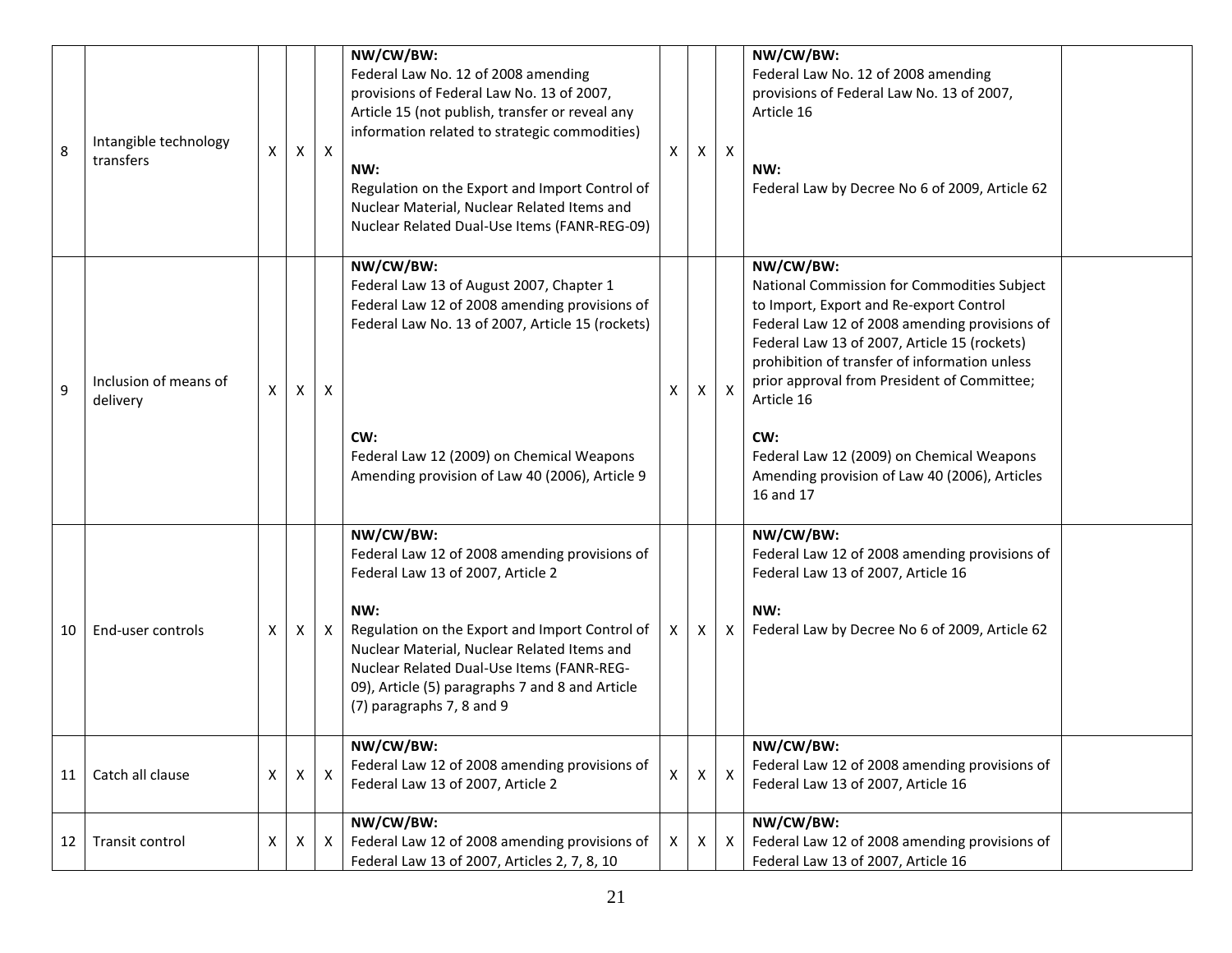|    |                        |   |                |              | NW:<br>Regulation on the Export and Import Control of<br>Nuclear Material, Nuclear Related Items and<br>Nuclear Related Dual-Use Items (FANR-RG-09)<br>Version 0, Article (4)<br>CW:<br>Federal Law 12 (2009) on Chemical Weapons<br>Amending provision of Law 40 (2006), Articles<br>8 and 9                                                                                                                                                                            |   |    |              | NW:<br>Federal Law by Decree No 6 of 2009, Articles<br>62 and 63<br>CW:<br>Federal Law 12 (2009) on Chemical Weapons<br>Amending provision of Law 40 (2006), Articles<br>3, 6, 14, 16 and 17                                                                                                                                                                                                                                          |  |
|----|------------------------|---|----------------|--------------|--------------------------------------------------------------------------------------------------------------------------------------------------------------------------------------------------------------------------------------------------------------------------------------------------------------------------------------------------------------------------------------------------------------------------------------------------------------------------|---|----|--------------|---------------------------------------------------------------------------------------------------------------------------------------------------------------------------------------------------------------------------------------------------------------------------------------------------------------------------------------------------------------------------------------------------------------------------------------|--|
| 13 | Trans-shipment control | X | $\mathsf{X}^-$ | $\mathsf{X}$ | NW/CW/BW:<br>Federal Law 13 of August 2007, Chapter 2<br>Federal Law 12 of 2008 amending provisions of<br>Federal Law 13 of 2007, Articles 2, 7, 8, 10 and<br>14<br>NW:<br>Regulation on the Export and Import Control of<br>Nuclear Material, Nuclear Related Items and<br>Nuclear Related Dual-Use Items (FANR-RG-09)<br>Article (4)                                                                                                                                   | X | X. | $\mathsf{X}$ | NW/CW/BW:<br>Federal Law 13 of August 2007, Chapter 3<br>Federal Law 12 of 2008 amending provisions of<br>Federal Law 13 of 2007, Article 16<br>NW:<br>Federal Law by Decree No 6 of 2009, Articles<br>62 and 63                                                                                                                                                                                                                      |  |
| 14 | Re-export control      | X |                | $X \mid X$   | NW/CW/BW:<br>Federal Law 13 of August 2007, Chapter 2<br>Federal Law 12 of 2008 amending provisions of<br>Federal Law No. 13 of 2007, Articles 2, 5, 7, 8,<br>10 and 14<br>NW:<br>Regulation on the Export and Import Control of<br>Nuclear Material, Nuclear Related Items and<br>Nuclear Related Dual-Use Items (FANR-RG-09)<br>Version 0. Article (5)<br>CW:<br>Federal Law 12 (2009) on Chemical Weapons<br>Amending provision of Law 40 (2006), Articles<br>8 and 9 | X | X  | $\mathsf{X}$ | NW/CW/BW:<br>Federal Law 13 of August 2007, Chapter 3<br>National Commission for Commodities Subject<br>to Import, Export and Re-export Control<br>Federal Law 12 of 2008 amending provisions of<br>Federal Law 13 of 2007, Article 16<br>NW:<br>Federal Law by Decree No 6 of 2009, Articles<br>62 and 63<br>CW:<br>Federal Law 12 (2009) on Chemical Weapons<br>Amending provision of Law 40 (2006), Articles<br>3, 6, 14 16 and 17 |  |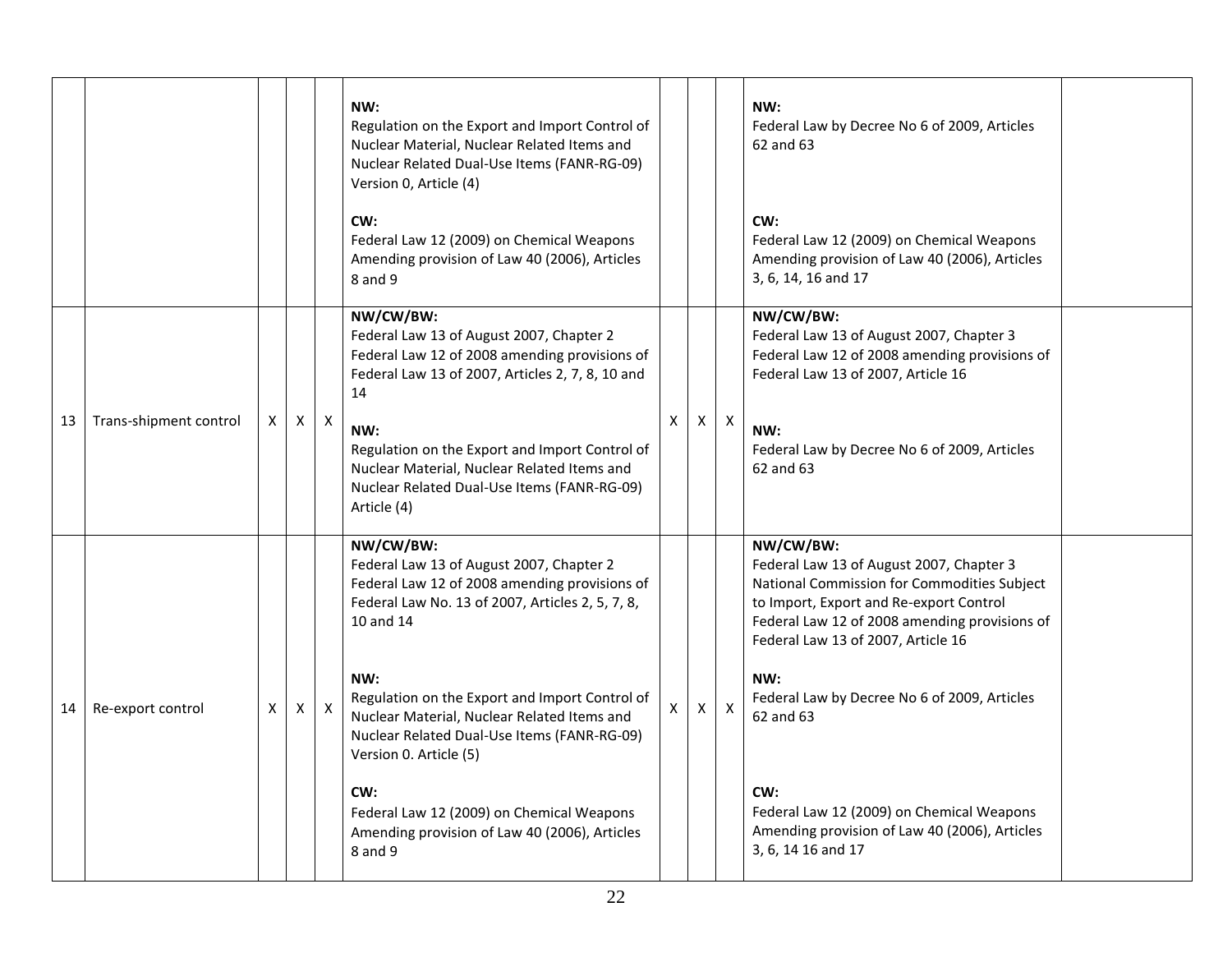| 15 | Control over financing of<br>exports/transhipments<br>that would contribute to<br>proliferation                                        |   | Χ | $\mathsf{X}$     | NW/CW/BW:<br>Federal Law No. (7) of 2014, On Combating<br>Terrorism Offences, Articles 7 and 29<br>Federal Decree-law No. (20) of 2018 on Anti-<br>Money Laundering and Combating the<br>Financing of Terrorism and Financing of Illegal<br>Organisations (Articles 2 and 3)<br>Federal Law 12 of 2008 Amending provision of<br>Federal Law 13 of 2007 Concerning the<br>Commodities Subject to the Monitoring of<br>Imports and Exports, Articles 2, 7 and 14 (State<br>interprets licensing requirements to extend to<br>financing) | X | X | $\mathsf{X}$              | NW/CW/BW:<br>Federal Law No. (7) of 2014, On Combating<br>Terrorism Offences, Articles 7 and 29<br>Federal Decree-law No. (20) of 2018 on Anti-<br>Money Laundering and Combating the<br>Financing of Terrorism and Financing of Illegal<br>Organisations (Articles 2 and 3)<br>Federal Law 12 of 2008 Amending provision of<br>Federal Law 13 of 2007 Concerning the<br>Commodities Subject to the Monitoring of<br>Imports and Exports, Article 16 |  |
|----|----------------------------------------------------------------------------------------------------------------------------------------|---|---|------------------|---------------------------------------------------------------------------------------------------------------------------------------------------------------------------------------------------------------------------------------------------------------------------------------------------------------------------------------------------------------------------------------------------------------------------------------------------------------------------------------------------------------------------------------|---|---|---------------------------|------------------------------------------------------------------------------------------------------------------------------------------------------------------------------------------------------------------------------------------------------------------------------------------------------------------------------------------------------------------------------------------------------------------------------------------------------|--|
| 16 | Control over services<br>related to exports/<br>transhipments that<br>would contribute to<br>proliferation including<br>transportation | x |   | $\boldsymbol{X}$ | NW/CW/BW:<br>Federal Law 12 of 2008 Amending provision of<br>Federal Law 13 of 2007 Concerning the<br>Commodities Subject to the Monitoring of<br>Imports and Exports Articles 2, 5, 7, 13 and 14<br>(State interprets licensing requirements to<br>extend to services)<br>NW:<br>Federal Law 6 of 2009 Concerning Peaceful<br>Uses of Nuclear Energy, Article 25                                                                                                                                                                     | X | X | $\boldsymbol{\mathsf{X}}$ | NW/CW/BW:<br>Federal Law 12 of 2008 Amending provision of<br>Federal Law 13 of 2007 Concerning the<br>Commodities Subject to the Monitoring of<br>Imports and Exports, Article 16<br>NW:<br>Federal Law 6 of 2009 Concerning Peaceful<br>Uses of Nuclear Energy, Article 62                                                                                                                                                                          |  |